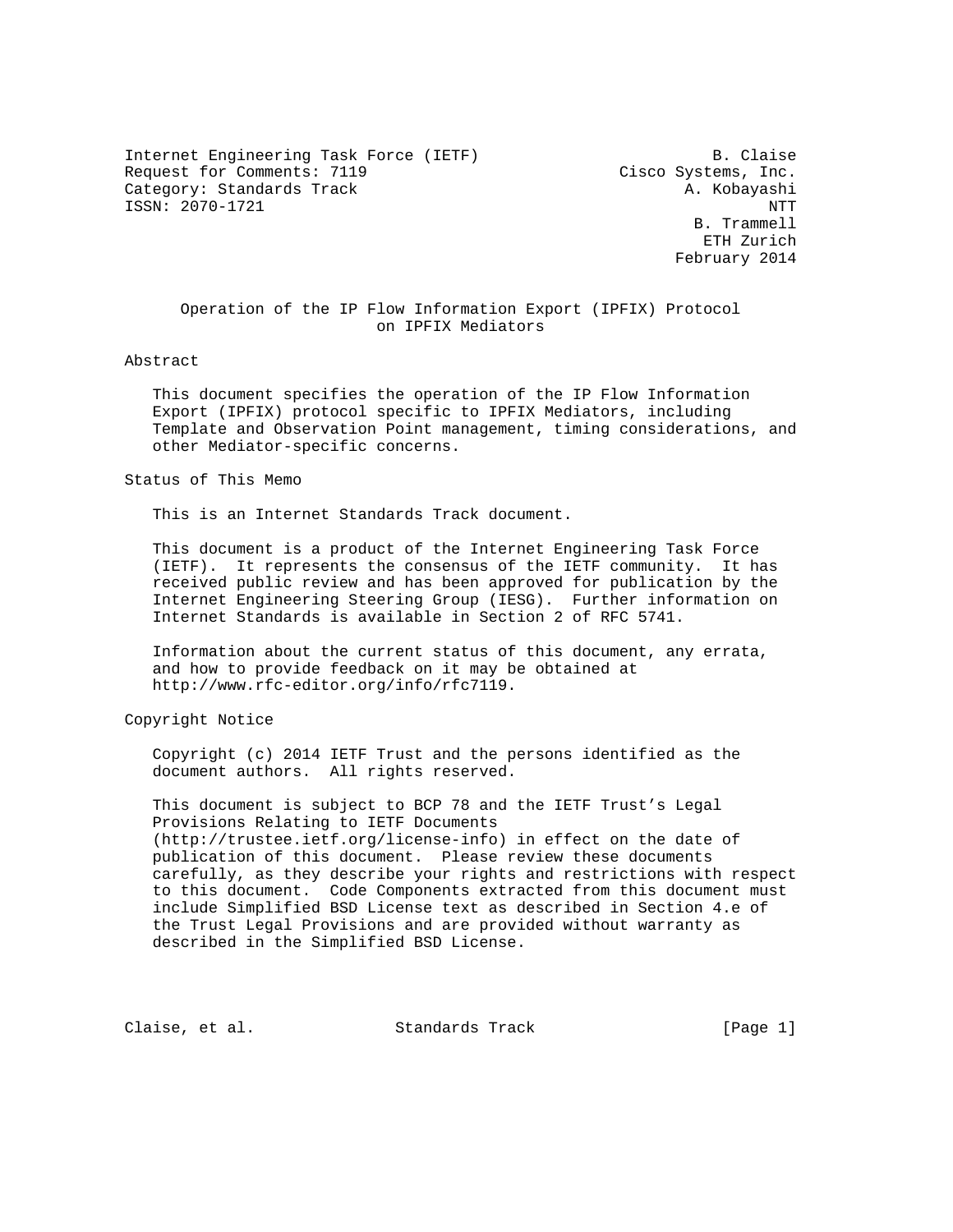Table of Contents

|  | 1.2. IPFIX Mediator Documents Overview 4                        |  |
|--|-----------------------------------------------------------------|--|
|  | 1.3. Relationship with the IPFIX and PSAMP Protocols 5          |  |
|  |                                                                 |  |
|  |                                                                 |  |
|  |                                                                 |  |
|  | 4.1. Passing Unmodified Templates through an IPFIX Mediator  11 |  |
|  | 4.1.1. Template Mapping and Information Element Ordering 15     |  |
|  | 4.2. Creating New Templates at an IPFIX Mediator 17             |  |
|  | 4.3. Handling Unknown Information Elements 17                   |  |
|  | 5. Preserving Original Observation Point Information 17         |  |
|  | 5.1. originalExporterIPv4Address Information Element 20         |  |
|  | 5.2. originalExporterIPv6Address Information Element 20         |  |
|  |                                                                 |  |
|  | 6.1. originalObservationDomainId Information Element 21         |  |
|  |                                                                 |  |
|  |                                                                 |  |
|  |                                                                 |  |
|  |                                                                 |  |
|  | 10.1. Intermediate Process Reliability Statistics               |  |
|  |                                                                 |  |
|  |                                                                 |  |
|  | 10.3. intermediateProcessId Information Element 26              |  |
|  | 10.4. ignoredDataRecordTotalCount Information Element 27        |  |
|  | 11. Operations and Management Considerations 27                 |  |
|  |                                                                 |  |
|  |                                                                 |  |
|  |                                                                 |  |
|  |                                                                 |  |
|  |                                                                 |  |
|  |                                                                 |  |

# 1. Introduction

 The IPFIX architectural components in [RFC5470] consist of IPFIX Devices and IPFIX Collectors communicating using the IPFIX protocol [RFC7011], which specifies how to export IP Flow information. This protocol is designed to export information about IP traffic Flows and related measurement data, where a Flow is defined by a set of key attributes (e.g., source and destination IP address, source and destination port, etc.).

 However, thanks to its Template mechanism, the IPFIX protocol can export any type of information, as long as the relevant Information Element is specified in the IPFIX Information Model [RFC7012],

Claise, et al. Standards Track [Page 2]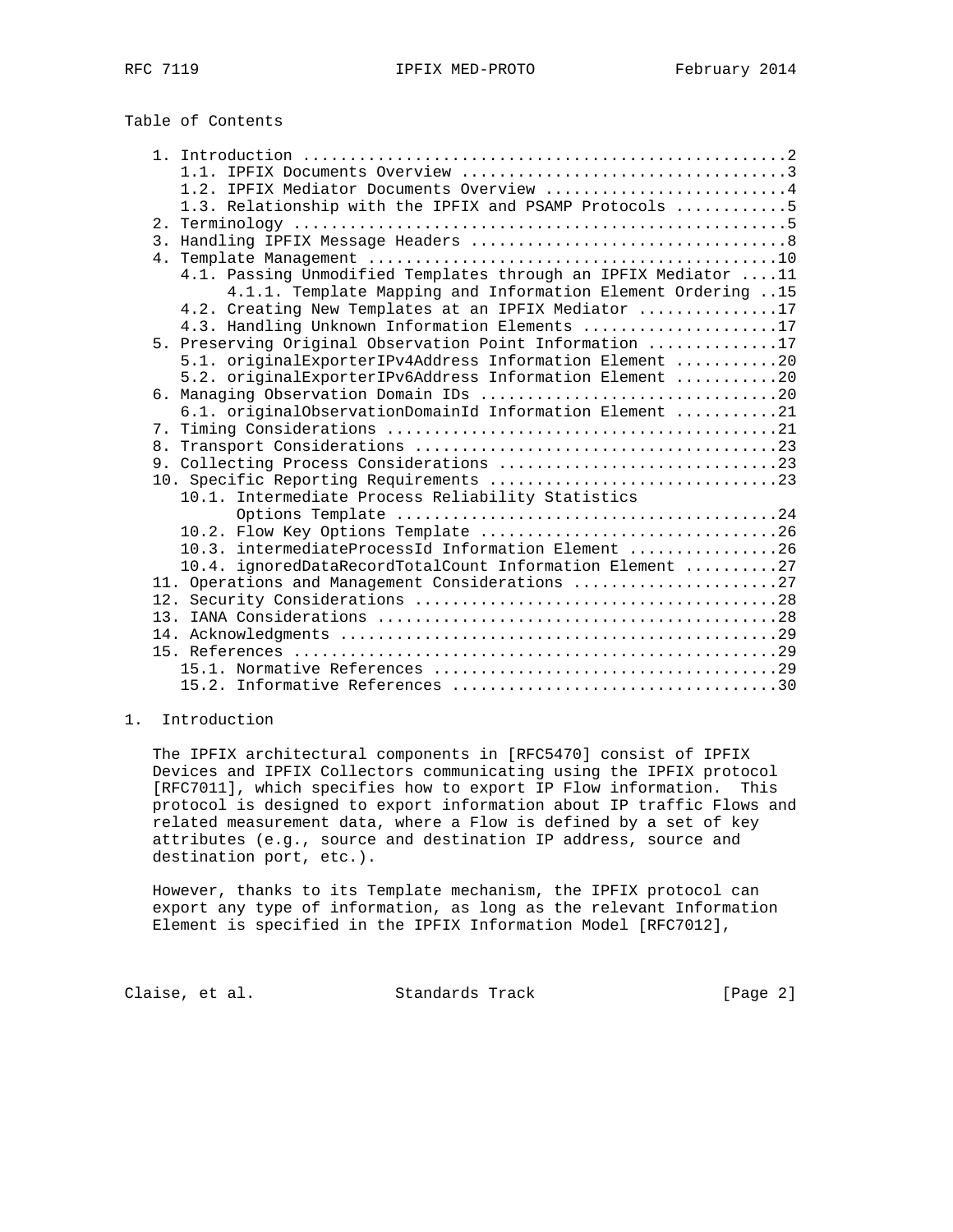registered with IANA, or specified as an enterprise-specific Information Element. The IPFIX protocol [RFC7011] was not originally written with IPFIX Mediators in mind. Therefore, the IPFIX protocol must be adapted for Intermediate Processes, as defined in the IPFIX Mediation Reference Model as specified in Figure A of [RFC6183], which is based on the IPFIX Mediation Problem Statement [RFC5982].

 This document specifies the IP Flow Information Export (IPFIX) protocol in the context of the implementation and deployment of IPFIX Mediators. The use of the IPFIX protocol within an IPFIX Mediator - a device that contains both a Collecting Process and an Exporting Process -- has an impact on the technical details of the usage of the protocol. An overview of the technical problem is covered in Section 6 of [RFC5982]: loss of original Exporter information, loss of base time information, transport sessions management, loss of Options Template Information, Template Id management, considerations for network topology, IPFIX mediation interpretation, and considerations for aggregation.

 The specifications in this document are based on the IPFIX protocol specifications [RFC7011], but they are adapted according to the IPFIX Mediation Framework [RFC6183].

1.1. IPFIX Documents Overview

 The IPFIX protocol [RFC7011] provides network administrators with access to IP Flow information.

 The architecture for the export of measured IP Flow information out of an IPFIX Exporting Process to a Collecting Process is defined in the IPFIX Architecture [RFC5470], per the requirements defined in the IPFIX Requirements document, [RFC3917].

 The IPFIX Architecture [RFC5470] specifies how IPFIX Data Records and Templates are carried via a congestion-aware transport protocol from IPFIX Exporting Processes to IPFIX Collecting Processes.

 IPFIX has a formal description of IPFIX Information Elements, their names, types, and additional semantic information, as specified in the IPFIX Information Model [RFC7012]. The IPFIX Information Element registry [IANA-IPFIX] is maintained by IANA. New Information Element definitions can be added to this registry subject to an Expert Review [RFC5226], with additional process considerations described in [RFC7013]; that document also provides guidelines for authors and reviewers of new Information Element definitions. The inline export of the Information Element type information is specified in [RFC5610].

Claise, et al. Standards Track [Page 3]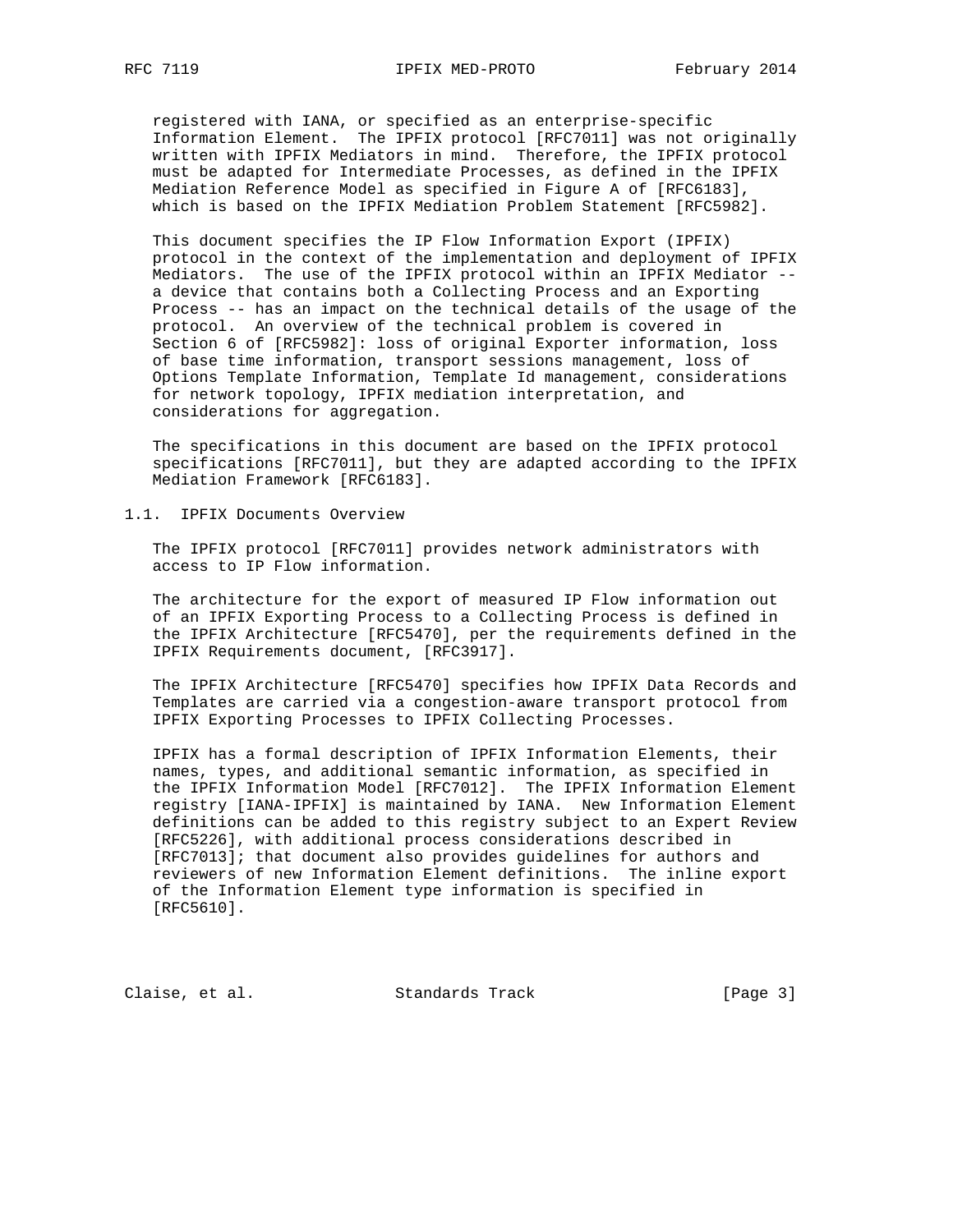The IPFIX Applicability Statement [RFC5472] describes what type of applications can use the IPFIX protocol and how they can use the information provided. It furthermore shows how the IPFIX framework relates to other architectures and frameworks.

# 1.2. IPFIX Mediator Documents Overview

 "IP Flow Information Export (IPFIX) Mediation: Problem Statement" [RFC5982] provides an overview of the applicability of IPFIX Mediators and defines requirements for IPFIX Mediators in general terms. This document is of use largely to define the problems to be solved through the deployment of IPFIX Mediators and to provide scope to the role of IPFIX Mediators within an IPFIX collection infrastructure.

 "IP Flow Information Export (IPFIX) Mediation: Framework" [RFC6183], which details the IPFIX Mediation reference model and the components of an IPFIX Mediator, provides more architectural details of the arrangement of Intermediate Processes within an IPFIX Mediator.

 Documents specifying the operations of specific Intermediate Processes cover the operation of these Processes within the IPFIX Mediator framework and comply with the specifications given in this document; additionally, they may specify the operation of the process independently, outside the context of an IPFIX Mediator, when this is appropriate. The details of specific Intermediate Processes, when they have additional export specifications (e.g., metadata about the intermediate processing conveyed through IPFIX Options Templates), are each addressed in their own document. As of today, these documents are:

- 1. "IP Flow Anonymization Support", [RFC6235], which describes anonymization techniques for IP flow data and the export of anonymized data using the IPFIX protocol.
- 2. "Flow Selection Techniques" [RFC7014], which describes the process of selecting a subset of Flows from all Flows observed at an Observation Point, the flow selection motivations, and some specific flow selection techniques.
- 3. "Flow Aggregation for the IP Flow Information Export (IPFIX) Protocol" [RFC7015], which describes Aggregated Flow export within the framework of IPFIX Mediators and defines an interoperable, implementation-independent method for Aggregated Flow export.

Claise, et al. Standards Track [Page 4]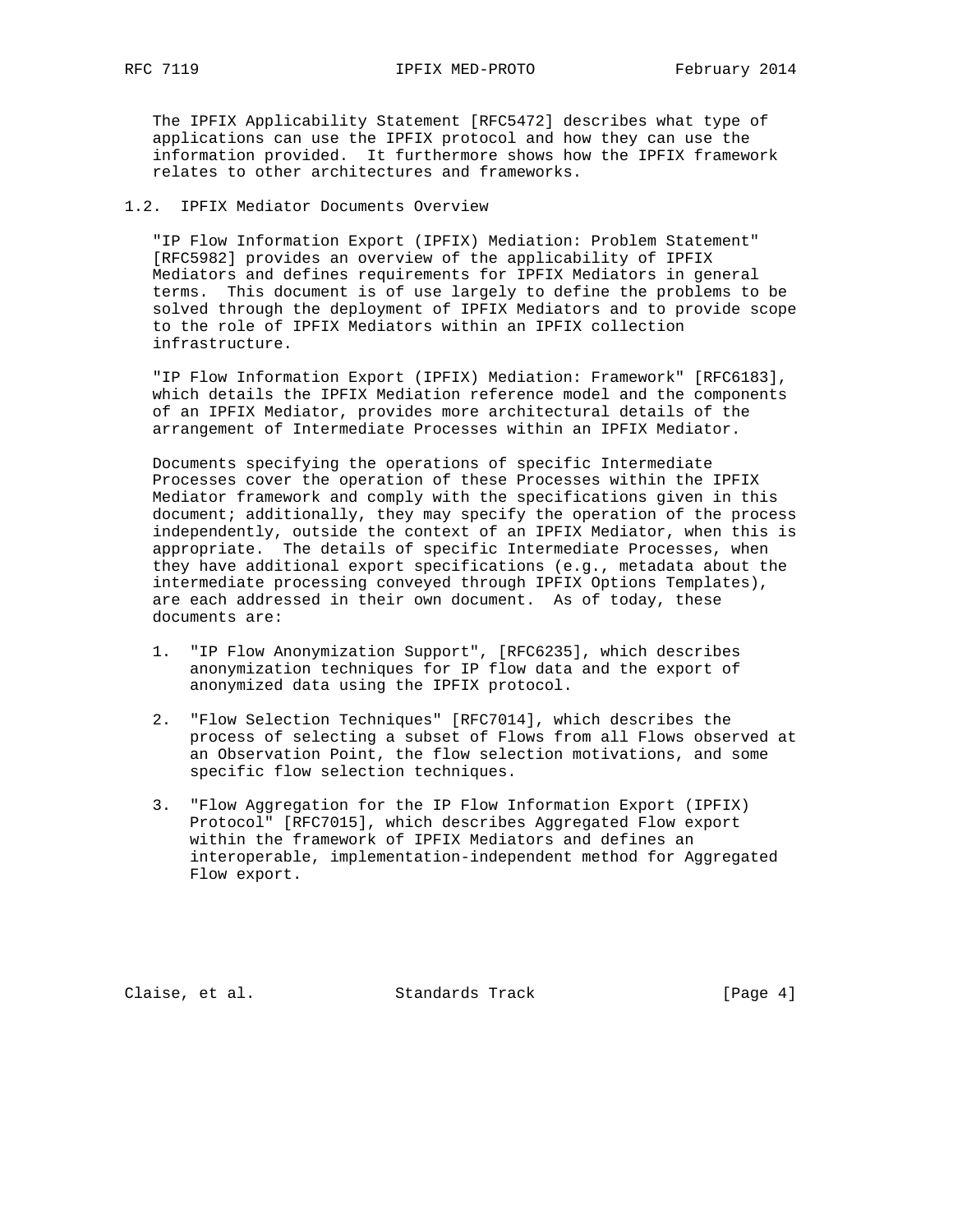This document specifies the IP Flow Information Export (IPFIX) protocol specific to Mediation, to which all Intermediate Processes must comply. Some extra specifications might be required per Intermediate Process type (in which case, the document specific to the Intermediate Process would apply).

## 1.3. Relationship with the IPFIX and PSAMP Protocols

 The specification in this document is based on the IPFIX protocol specification [RFC7011]. All specifications from [RFC7011] apply unless specified otherwise in this document.

 As the Packet Sampling (PSAMP) protocol specifications [RFC5476] are based on the IPFIX protocol specifications, the specifications in this document are also valid for the PSAMP protocol. Therefore, the method specified by this document also applies to PSAMP.

#### 2. Terminology

 The key words "MUST", "MUST NOT", "REQUIRED", "SHALL", "SHALL NOT", "SHOULD", "SHOULD NOT", "RECOMMENDED", "NOT RECOMMENDED", "MAY", and "OPTIONAL" in this document are to be interpreted as described in [RFC2119].

 IPFIX-specific terms, such as Observation Domain, Flow, Flow Key, Metering Process, Exporting Process, Exporter, IPFIX Device, Collecting Process, Collector, Template, IPFIX Message, Message Header, Template Record, Data Record, Options Template Record, Set, Data Set, Information Element, Scope and Transport Session, used in this document are defined in [RFC7011]. The PSAMP-specific terms used in this document, such as Filtering and Sampling, are defined in [RFC5476].

 IPFIX Mediation terms related to aggregation, such as the Interval, Aggregated Flow and Aggregated Function, are defined in [RFC7015].

 The terminology specific to IPFIX Mediation that is used in this document is defined in "IP Flow Information Export (IPFIX) Mediation: Problem Statement" [RFC5982] and reused in "IP Flow Information Export (IPFIX) Mediation: Framework" [RFC6183]. However, since both of those documents are Informational RFCs, the definitions have been reproduced and elaborated on here.

 Similarly, since [RFC6235] is an Experimental RFC, the Anonymization Record, Anonymized Data Record, and Intermediate Anonymization Process terms, specified in [RFC6235], are also reproduced here.

Claise, et al. Standards Track [Page 5]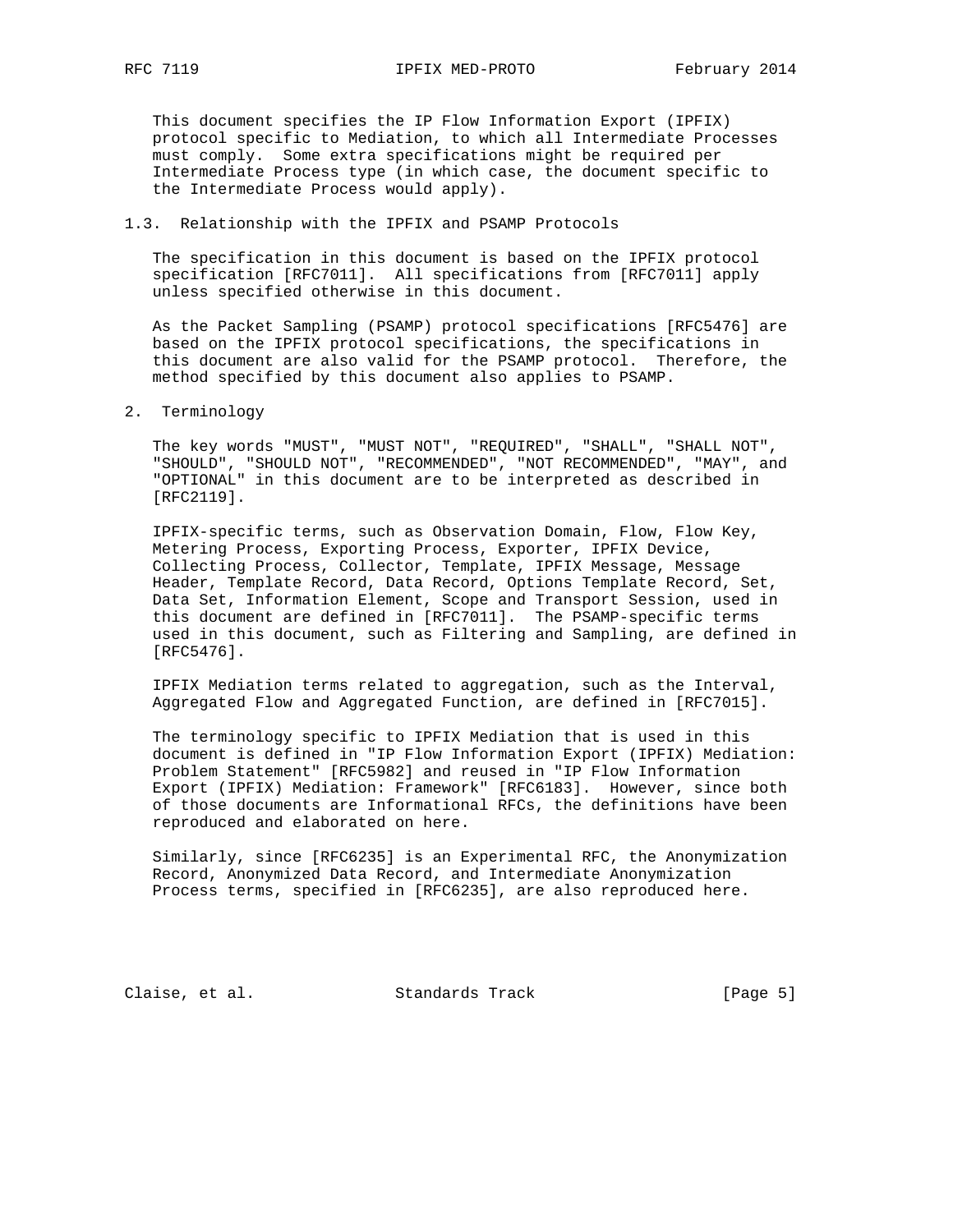In this document, as in [RFC7011], [RFC5476], [RFC7015], and [RFC6235], the first letter of each IPFIX-specific and PSAMP-specific term is capitalized along with the IPFIX Mediation-specific term defined here.

 In this document, we call a stream of records carrying flow- or packet-based information a "record stream". The records may be encoded as IPFIX Data Records or any other format.

- Transport Session: The Transport Session is specified in [RFC7011]. In Stream Control Transmission Protocol (SCTP), the Transport Session information is the SCTP association. In TCP and UDP, the Transport Session information corresponds to a 5-tuple {Exporter IP address, Collector IP address, Exporter transport port, Collector transport port, transport protocol}.
- Original Exporter: An Original Exporter is the source from which a Mediator receives its record stream. For simple IPFIX mediation without protocol conversion, this is an IPFIX Device that hosts the Observation Points where the metered IP packets are observed.
- Original Observation Point: An Observation Point on a Metering Process associated with the Original Exporter. In the case of the Intermediate Aggregation Process on an IPFIX Mediator, the Original Observation Point can be composed of, but not limited to, a (set of) specific Exporter(s), a (set of) specific interface(s) on an Exporter, a (set of) line card(s) on an Exporter, or any combinations of these.
- IPFIX Mediation: IPFIX Mediation is the manipulation and conversion of a record stream for subsequent export using the IPFIX protocol.
- Template Mapping: A mapping from Template Records and/or Options Template Records received by an IPFIX Mediator to Template Records and/or Options Template Records sent by that IPFIX Mediator. Each entry in a Template Mapping is scoped by incoming or outgoing Transport Session and Observation Domain, as with Templates and Options Templates in the IPFIX Protocol.
- Anonymization Record: A record that defines the properties of the anonymization applied to a single Information Element within a single Template or Options Template, as in [RFC6235].
- Anonymized Data Record: A Data Record within a Data Set containing at least one Information Element with anonymized values. The Information Element(s) within the Template or Options Template describing this Data Record SHOULD have a corresponding Anonymization Record, as in [RFC6235].

| [Page 6]<br>Claise, et al.<br>Standards Track |  |  |  |
|-----------------------------------------------|--|--|--|
|-----------------------------------------------|--|--|--|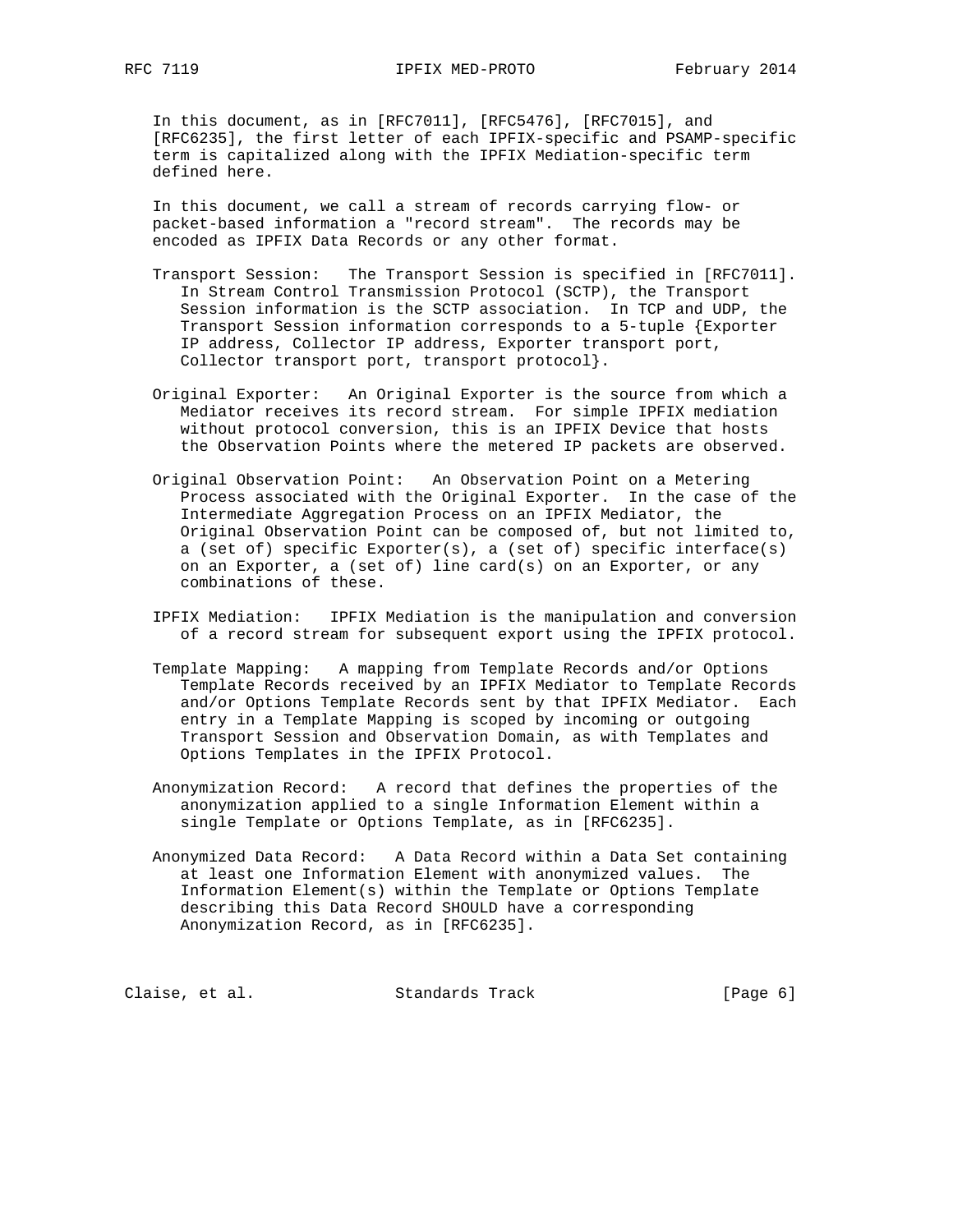The following terms are used in this document to describe the architectural entities used by IPFIX Mediation.

- Intermediate Process: An Intermediate Process takes a record stream as its input from Collecting Processes, Metering Processes, IPFIX File Readers, other Intermediate Processes, or other record sources; performs some transformations on this stream, based upon the content of each record, states maintained across multiple records, or other data sources; and passes the transformed record stream as its output to Exporting Processes, IPFIX File Writers, or other Intermediate Processes, in order to perform IPFIX Mediation. Typically, an Intermediate Process is hosted by an IPFIX Mediator. Alternatively, an Intermediate Process may be hosted by an Original Exporter.
- IPFIX Mediator: An IPFIX Mediator is an IPFIX Device that provides IPFIX Mediation by receiving a record stream from some data sources, hosting one or more Intermediate Processes to transform that stream, and exporting the transformed record stream into IPFIX Messages via an Exporting Process. In the common case, an IPFIX Mediator receives a record stream from a Collecting Process, but it could also receive a record stream from data sources not encoded using IPFIX, e.g., in the case of conversion from the NetFlow V9 protocol [RFC3954] to IPFIX protocol.

Specific Intermediate Processes are described below.

- Intermediate Conversion Process (as in [RFC6183]): An Intermediate Conversion Process is an Intermediate Process that transforms non- IPFIX into IPFIX or manages the relation among Templates and states of incoming/outgoing Transport Sessions in the case of transport protocol conversion (e.g., from UDP to SCTP).
- Intermediate Aggregation Process (as in [RFC7015]): an Intermediate Process (IAP), as in [RFC6183], that aggregates records, based upon a set of Flow Keys or functions applied to fields from the record.
- Intermediate Correlation Process (as in [RFC6183]): An Intermediate Correlation Process is an Intermediate Process that adds information to records, noting correlations among them, or generates new records with correlated data from multiple records (e.g., the production of bidirectional flow records from unidirectional flow records).
- Intermediate Anonymization Process (as in [RFC6235]): An intermediate process that takes Data Records and transforms them into Anonymized Data Records.

Claise, et al. Standards Track [Page 7]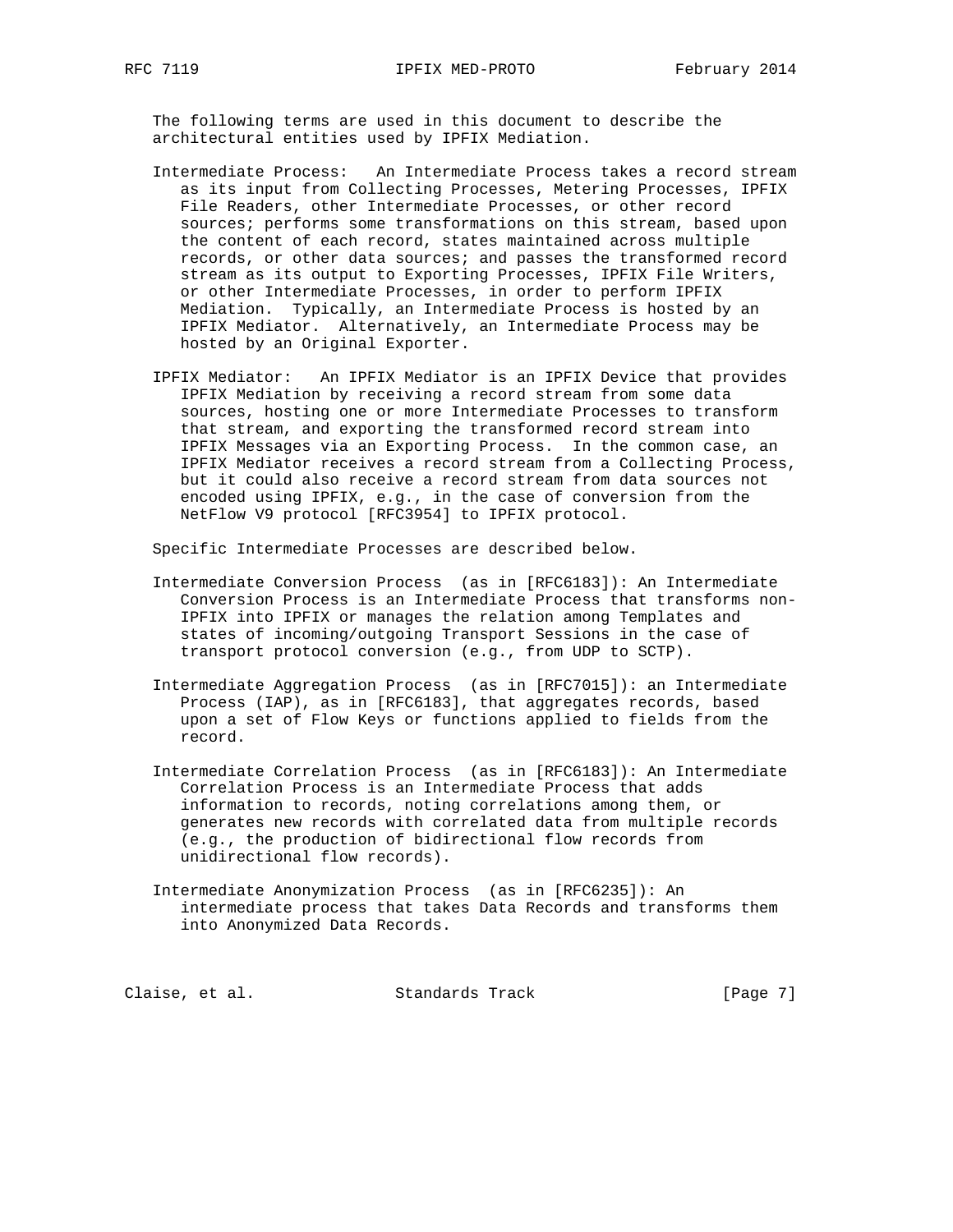- Intermediate Selection Process (as in [RFC6183]): An Intermediate Selection Process is an Intermediate Process that selects records from a sequence based upon criteria-evaluated record values and passes only those records that match the criteria (e.g., Filtering only records from a given network to a given Collector).
- Intermediate Flow Selection Process (as in [RFC7014]: An Intermediate Flow Selection Process is an Intermediate Process, as in [RFC6183] that takes Flow Records as its input and selects a subset of this set as its output. The Intermediate Flow Selection Process is a more general concept than the Intermediate Selection Process as defined in [RFC6183]. While an Intermediate Selection Process selects Flow Records from a sequence based upon criteria evaluated Flow record values and only passes on those Flow Records that match the criteria, an Intermediate Flow Selection Process selects Flow Records using selection criteria applicable to a larger set of Flow characteristics and information.

 Note: for more information on the difference between Intermediate Flow Selection Process and Intermediate Selection Process, see Section 4 in [RFC7014].

3. Handling IPFIX Message Headers

 The format of the IPFIX Message Header as exported by an IPFIX Mediator is shown in Figure 1. This is identical to the format defined for IPFIX in [RFC7011], though Export Time and Observation Domain ID may be handled differently at certain Mediators, as noted below.

| 0 1 2 3 4 5 6 7 8 9 0 1 2 3 4 5 6 7 8 9 0 1 2 3 4 5 6 7 8 9 0 1 |                       |        |  |
|-----------------------------------------------------------------|-----------------------|--------|--|
|                                                                 |                       |        |  |
| Version                                                         |                       | Length |  |
|                                                                 |                       |        |  |
|                                                                 | Export Time           |        |  |
|                                                                 |                       |        |  |
|                                                                 | Sequence Number       |        |  |
|                                                                 |                       |        |  |
|                                                                 | Observation Domain ID |        |  |
|                                                                 |                       |        |  |

Figure 1: IPFIX Message Header format

Claise, et al. Standards Track [Page 8]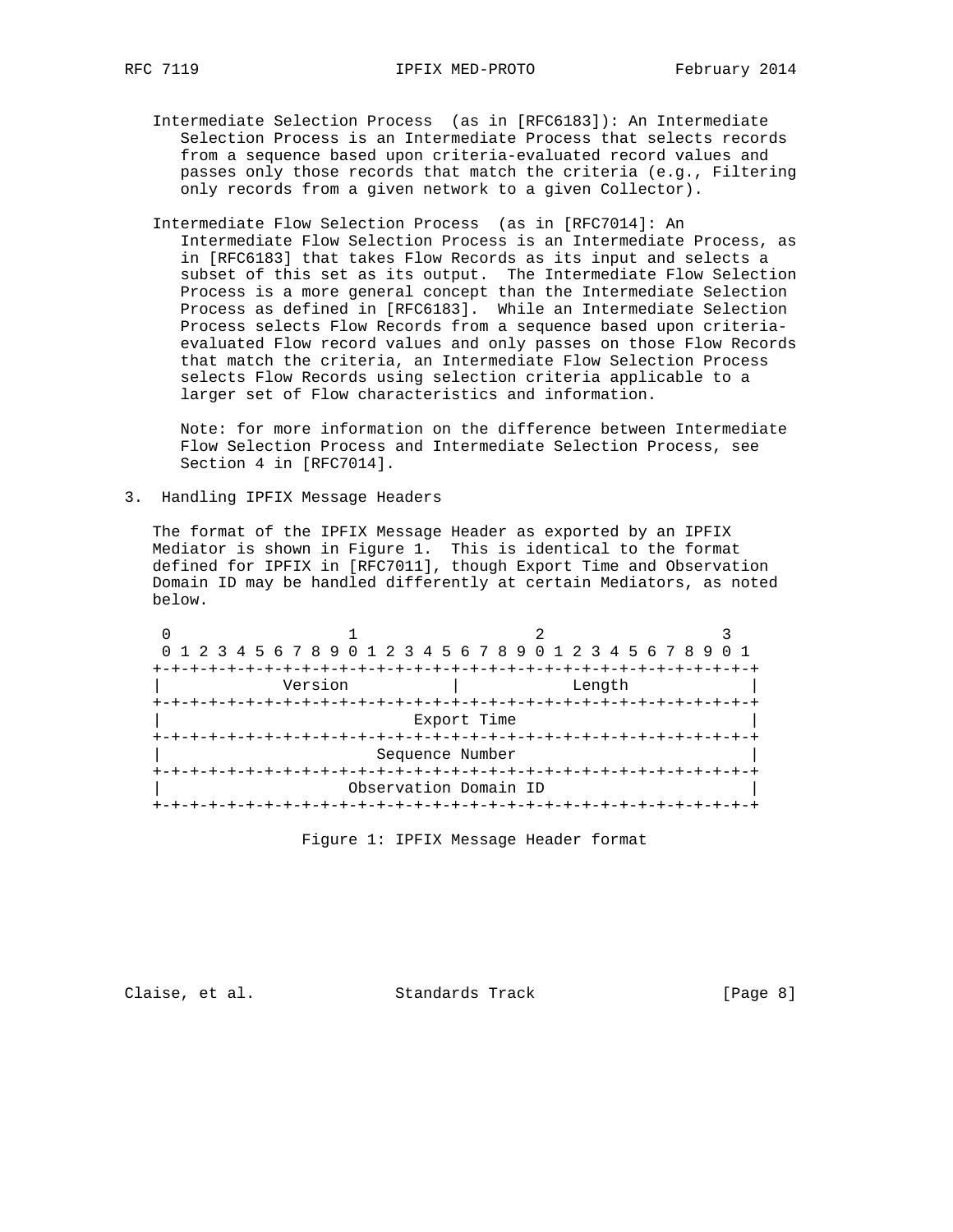RFC 7119 IPFIX MED-PROTO February 2014

 The header fields as exported by an IPFIX Mediator are described below.

#### Version:

 Version of IPFIX to which this Message conforms. The value of this field is 0x000a for the current version, incrementing by one the version used in the NetFlow services export version 9 [RFC3954].

### Length:

 Total length of the IPFIX Message, measured in octets, including Message Header and Set(s).

### Export Time:

 Time at which the IPFIX Message Header leaves the IPFIX Mediator, expressed in seconds since the UNIX epoch of 1 January 1970 at 00:00 UTC, encoded as an unsigned 32-bit integer.

 However, in the specific case of an IPFIX Mediator containing an Intermediate Conversion Process, the IPFIX Mediator MAY use the export time received from the incoming Transport Session.

#### Sequence Number:

 Incremental sequence counter modulo 2^32 of all IPFIX Data Records sent in the current stream from the current Observation Domain by the Exporting Process. Each SCTP Stream counts sequence numbers separately, while all messages in a TCP connection or UDP Transport Session are considered to be part of the same stream. This value can be used by the Collecting Process to identify whether any IPFIX Data Records have been missed. Template and Options Template Records do not increase the Sequence Number.

# Observation Domain ID:

 A 32-bit identifier of the Observation Domain that is locally unique to the Exporting Process. The Exporting Process uses the Observation Domain ID to uniquely identify to the Collecting Process the Observation Domain that metered the Flows. It is RECOMMENDED that this identifier also be unique per IPFIX Device. Collecting Processes can use the Transport Session and the Observation Domain ID field to separate different export streams originating from the same Exporter. The Observation Domain ID is set to 0 when no specific Observation Domain ID is relevant for

Claise, et al. Standards Track [Page 9]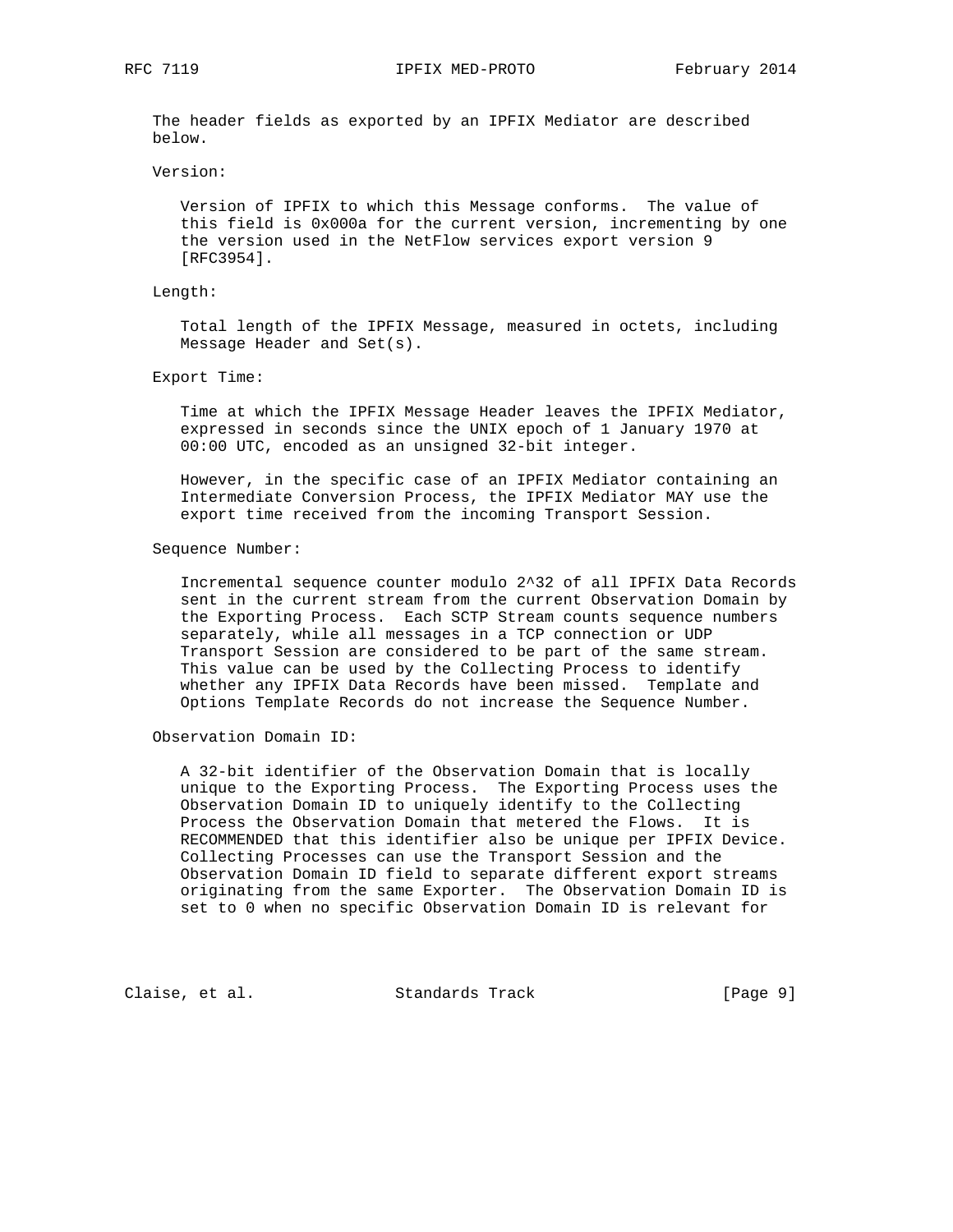the entire IPFIX Message, for example, when exporting the Exporting Process Statistics, or in case of a hierarchy of Collectors when aggregated Data Records are exported.

 See Section 4.1 for special considerations for Observation Domain management while passing unmodified templates through an IPFIX Mediator, and Section 5 for guidelines for preservation of original Observation Domain information at an IPFIX Mediator.

 The following specifications, copied over from [RFC7011] have some implications in this document:

 Template Withdrawals MAY appear interleaved with Template Sets, Options Template Sets, and Data Sets within an IPFIX Message. In this case, the Templates and Template Withdrawals shall be interpreted as taking effect in the order in which they appear in the IPFIX Message.

 If an IPFIX Mediator receives an IPFIX Message composed of Template Withdrawals and Template Sets, and if the IPFIX Mediator forwards this IPFIX Message, it MUST NOT modify the Set order. If an IPFIX Mediator receives IPFIX Messages composed of Template Withdrawals and Template Sets, and if the IPFIX Mediator forwards these IPFIX Messages, it MUST NOT modify the IPFIX Message order. Note that the Template Mapping (see Section 4.1) is the authoritative source of information on the IPFIX Mediator to decide whether the entire IPFIX Messages can be forwarded as such.

4. Template Management

 How an IPFIX Mediator handles the Templates it receives from the Original Exporter depends entirely on the nature of the Intermediate Process running on that IPFIX Mediator. There are two cases here:

- 1. IPFIX Mediators that pass substantially the same Data Records from the Original Exporter downstream (e.g., an Intermediate Selection Process), pass unmodified Templates as described in Section 4.1; this section describes a Template Mapping required to make this work in the general case, and the correlation between the received and generated IPFIX Message Withdrawals.
- 2. IPFIX Mediators that export Data Records that are substantially changed from the Data Records received from the Original Exporter follow the guidelines in Section 4.2 instead: in this case, the IPFIX Mediator generates new (Options) Template Records as a result of the Intermediate Process, and no Template Mapping is required.

Claise, et al. Standards Track [Page 10]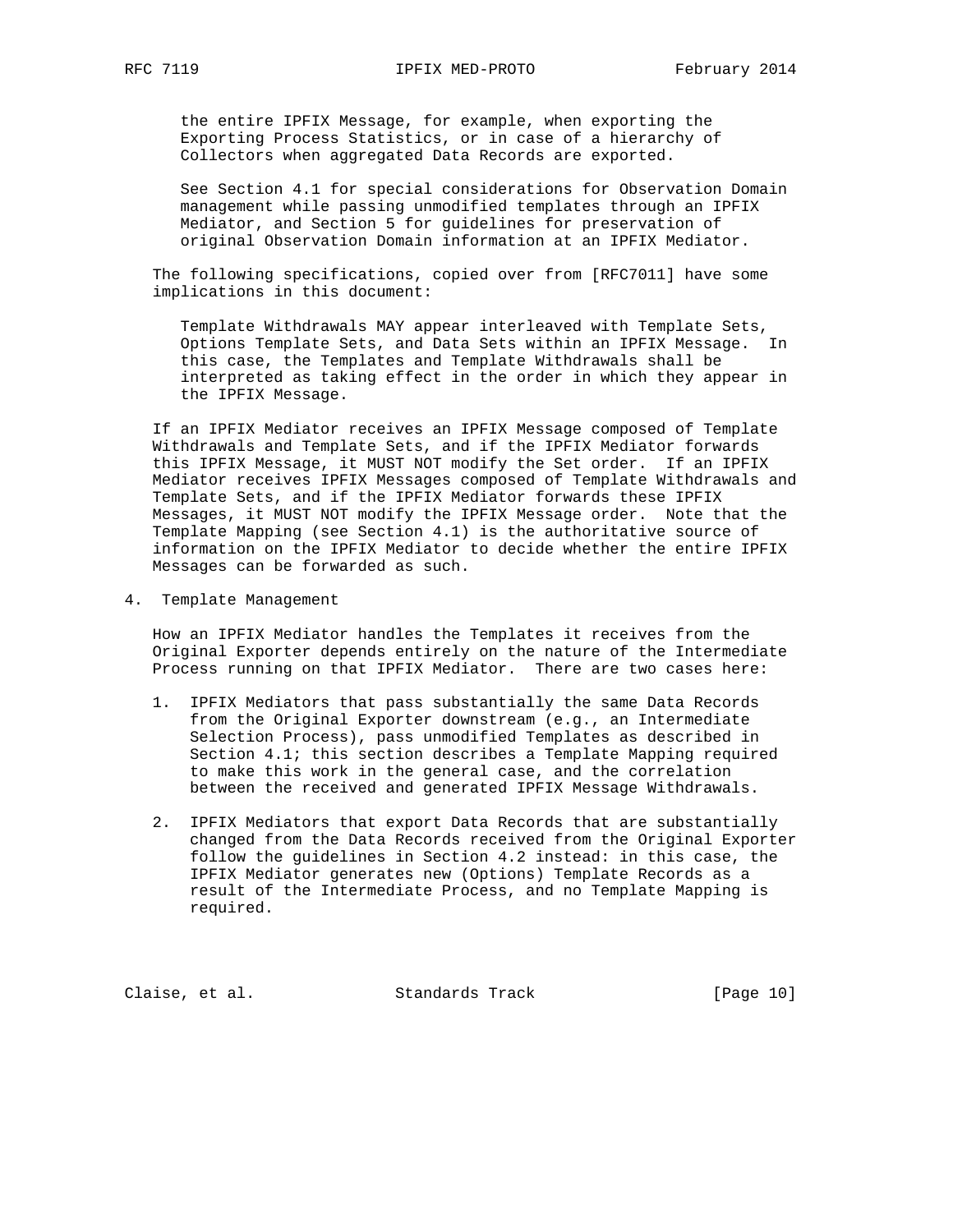Subsequent subsections deal with specific issues in Template management that may occur at IPFIX Mediators.

4.1. Passing Unmodified Templates through an IPFIX Mediator

 For some Intermediate Processes, the IPFIX Mediator doesn't modify the (Options) Template Record(s) content. A typical example is an Intermediate Flow Selection Process acting as distributor, which collects Flow Records from one or more Exporters, and based on the content of the Information Elements, redirects the Flow Records to the appropriate Collector. This example is a typical case of a single network operation center managing multiple universities: a unique IPFIX Collector collects all Flow Records for the common infrastructure, but might be re-exporting specific university Flow Records to the responsible system administrator.

 As specified in [RFC7011], the Template IDs are unique per Exporter, per Transport Session, and per Observation Domain. As there is no guarantee that, for similar Template Records, the Template IDs received on the incoming Transport Session and exported to the outgoing Transport Session would be same, the IPFIX Mediator MUST maintain a Template Mapping composed of related received and exported (Options) Template Records:

- o for each received (Options) Template Record: Template Record Information Elements, Template ID, Observation Domain ID, and Transport Session information, metadata scoped to the Template (\*)
- o for each exported (Options) Template Record: Template Record Information Elements, Template ID, Collector, Observation Domain ID, and Transport Session information metadata scoped to the Template (\*)

 (\*) The "metadata scoped to the Template" encompasses the metadata, that are scoped to the Template, and that help to determine the semantics of the Template Record. Note that these metadata are typically sent in Data Records described by an Options Template. An example is the flowKeyIndicator. An IPFIX Mediator could potentially receive two different Template IDs, from the same Exporter, with the same Information Elements, but with a different set of Flow Keys (indicated by the flowKeyIndicator in an Options Template Record). Another example is the combination of anonymizationFlags and anonymizationTechnique [RFC6235]). This metadata information must be present in the Template Mapping, to stress that the two Template Record semantics are different.

Claise, et al. Standards Track [Page 11]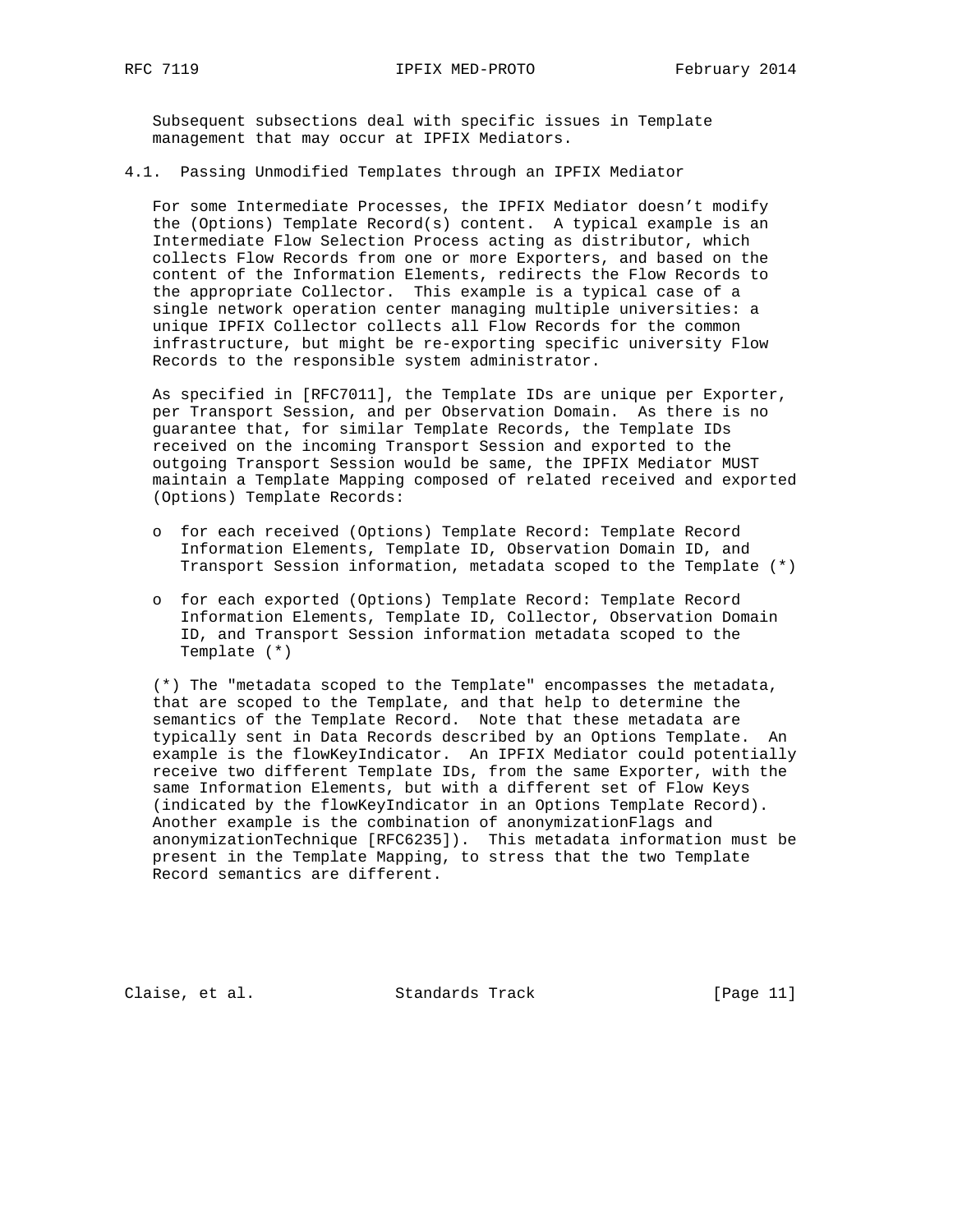If an IPFIX Mediator receives an IPFIX Withdrawal Message for a (Options) Template Record that is not used anymore in any other Template Mappings, the IPFIX Mediator SHOULD export the appropriate IPFIX Withdrawal Message(s) on the outgoing Transport Session and remove the corresponding entry in the Template Mapping.

 If a (Options) Template Record is not used anymore in an outgoing Transport Session, it MUST be withdrawn with an IPFIX Template Withdrawal Message on that specific outgoing Transport Session, and its entry, MUST be removed from the Template Mapping.

 If an incoming or outgoing Transport Session is gracefully shut down or reset, the (Options) Template Records corresponding to that Transport Session MUST be removed from the Template Mapping.

 For example, Figure 2 displays an example of an Intermediate Flow Selection Process, redistributing Data Records to Collectors on the basis of customer networks, i.e., the Route Distinguisher (RD). In this example, the Template Record received from the Exporter #1 is reused towards Collector #1, Collector #2, and Collector #3, for the customer #1, customer #2, and customer #3, respectively. In this example, the outgoing Template Records exported to the different Collectors are identical. As a reminder that the Template ID uniqueness is local to the Transport Session and Observation Domain that generated the Template ID, a mix of Template ID 256 and 257 has been used.

Claise, et al. Standards Track [Page 12]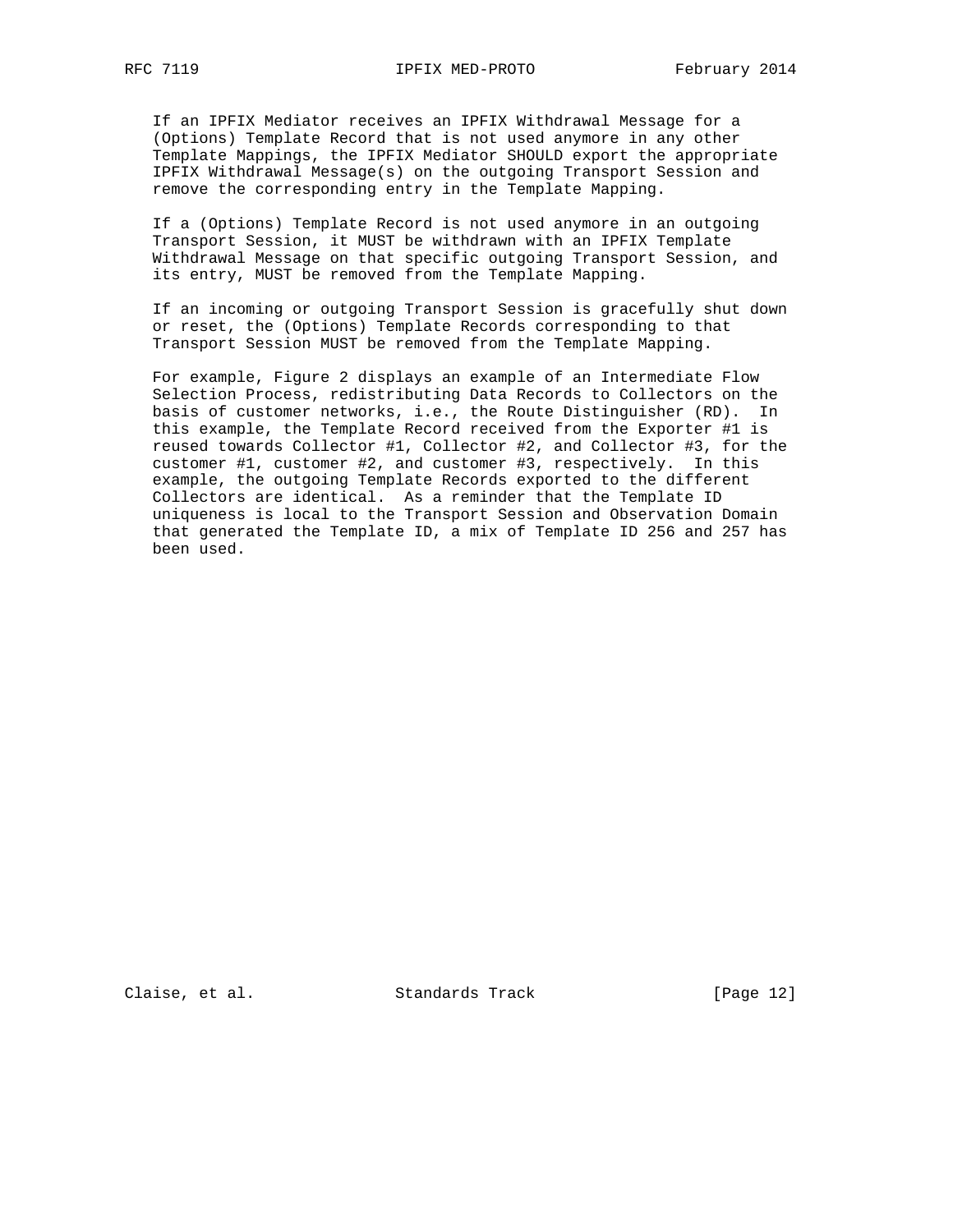

 Figure 2: Intermediate Flow Selection Process Example Figure 3 shows the Template Mapping for the system shown in Figure 2.

Claise, et al. Standards Track [Page 13]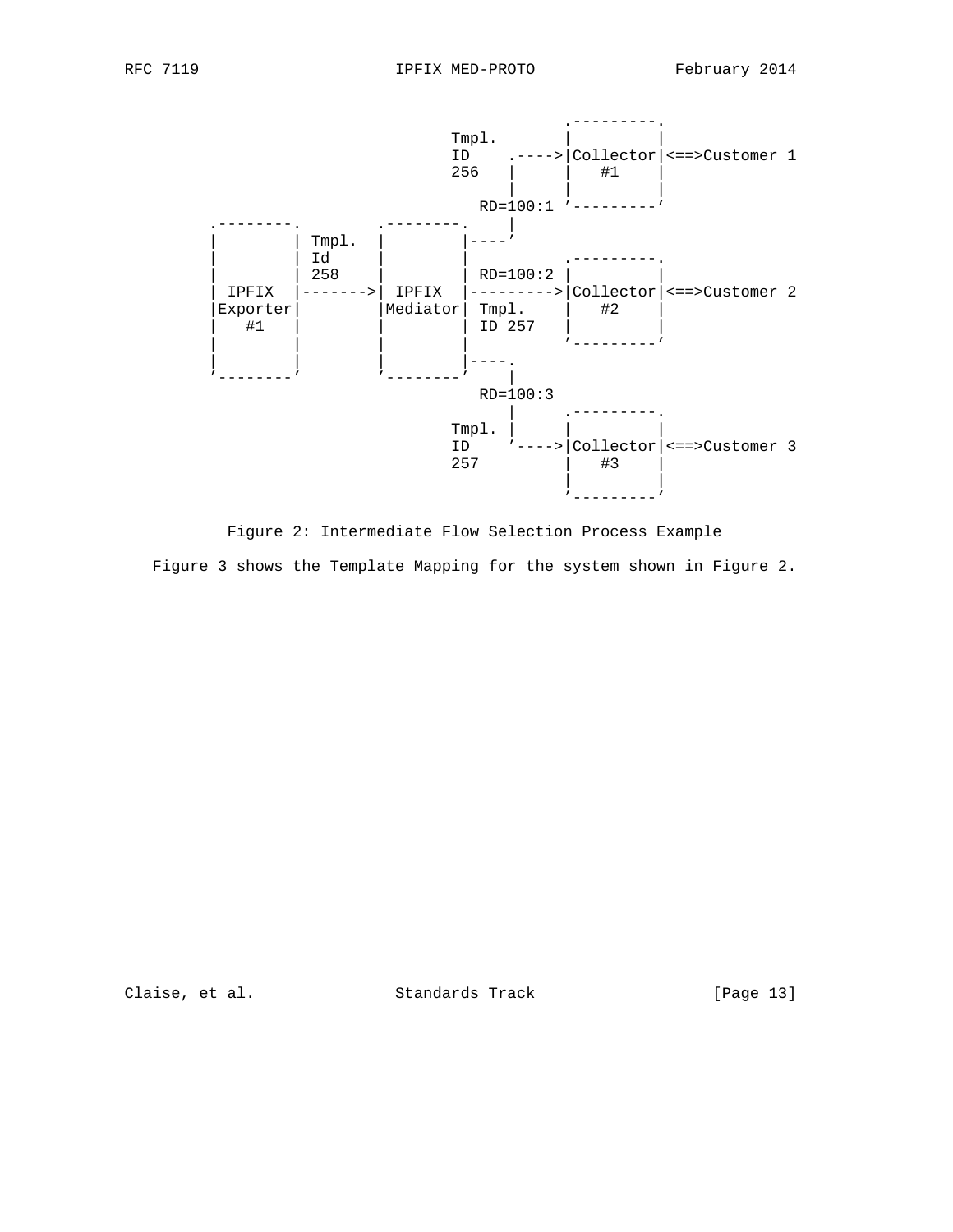+-----------------------------------------------------------------+

Template Entry A: | Incoming Transport Session information (from Exporter#1): | Source IP: <Exporter#1 export IP address> Destination IP: <IPFIX Mediator IP address> Protocol: SCTP Source Port: < source port> Destination Port: 4739 (IPFIX) | Observation Domain ID: <Observation Domain ID> | Template ID: 258 Metadata scoped to the Template : < not applicable in this case> | | Template Entry B: | Outgoing Transport Session information (to Collector#1): | Source IP: <IPFIX Mediator IP address> Destination IP: <IPFIX Collector#1 IP address> Protocol: SCTP Source Port: < source port> Destination Port: 4739 (IPFIX) | Observation Domain ID: <Observation Domain ID> | Template ID: 256 Metadata scoped to the Template : < not applicable in this case> | | Template Entry C: Outgoing Transport Session information (to Collector#2): Source IP: <IPFIX Mediator IP address> Destination IP: <IPFIX Collector#2 IP address> Protocol: SCTP Source Port: < source port> Destination Port: 4739 (IPFIX) Observation Domain ID: < Observation Domain ID> Template ID: 257  $Metadata$  scoped to the Template : < not applicable in this case> | | Template Entry D: Outgoing Transport Session information (to Collector#3): Source IP: <IPFIX Mediator IP address> Destination IP: <IPFIX Collector#3 IP address> Protocol: SCTP Source Port: < source port> Destination Port: 4739 (IPFIX) Observation Domain ID: < Observation Domain ID> Template ID: 257 | Metadata scoped to the Template : <not applicable in this case> +-----------------------------------------------------------------+

Figure 3: Template Mapping Example: Templates

Claise, et al. Standards Track [Page 14]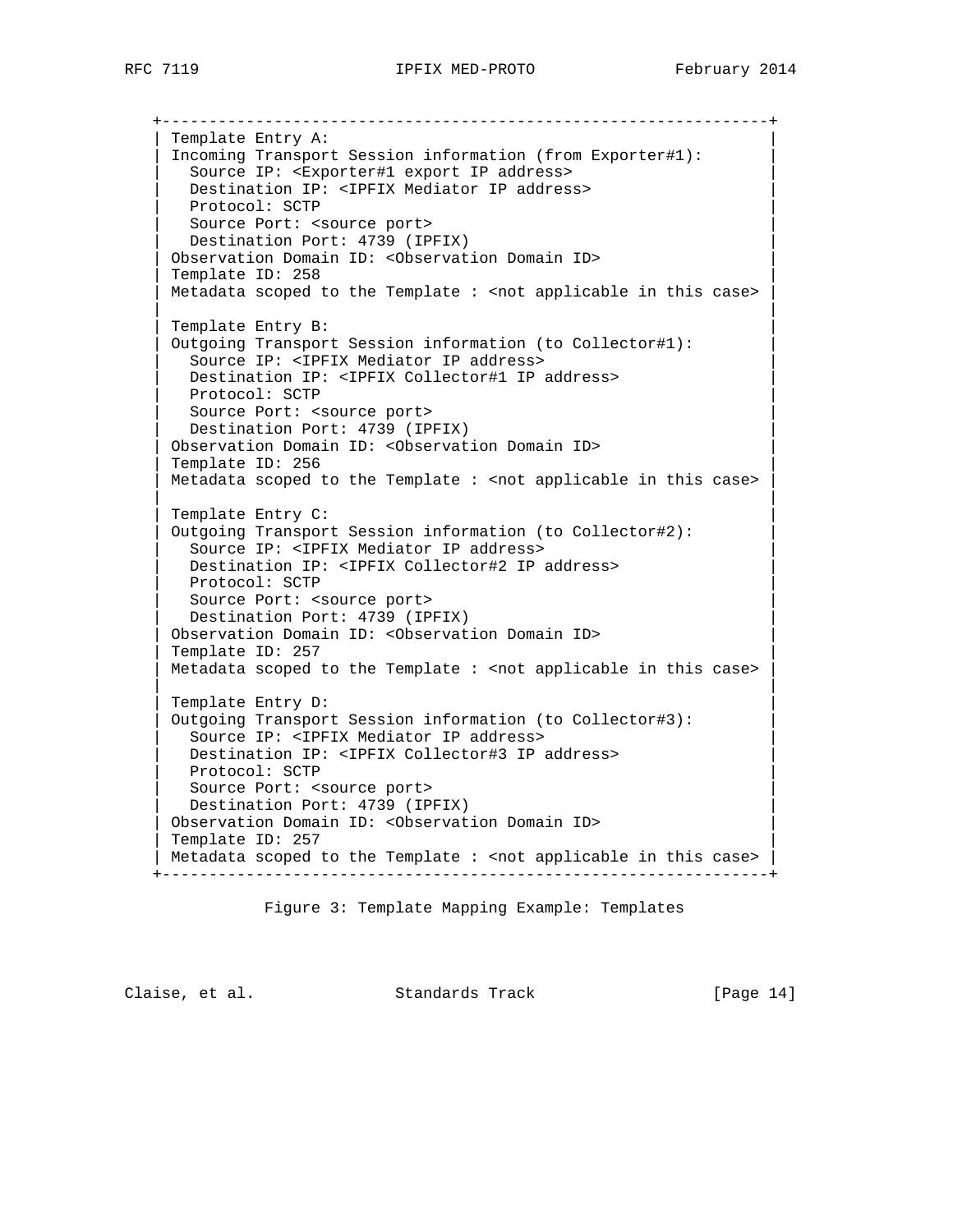The Template Mapping corresponding to Figure 3 is displayed in Figure 4:

 Template Entry A <----> Template Entry B Template Entry A <----> Template Entry C Template Entry A <----> Template Entry D

Figure 4: Template Mapping Example: Mappings

Alternatively, the Template Mapping may be optimized as in Figure 5:

 +--> Template Entry B | Template Entry A <--+--> Template Entry C | +--> Template Entry D

Figure 5: Template Mapping Example 2: Mappings

 Note that all examples use Transport Sessions based on the SCTP, as simplified use cases. However, the transport protocol would be important in situations such as an Intermediate Conversion Process doing transport protocol conversion.

4.1.1. Template Mapping and Information Element Ordering

 In the situation where Original Exporters each export an (Options) Template Record to a single IPFIX Mediator, and the (Options) Template Record contains the same Information Elements, but in different order, should the IPFIX Mediator maintain a Template Mapping with a single Export Template Record (see Figure 6) or should the IPFIX Mediator maintain multiple independent Template Records (see Figure 7) before re-exporting to the Collector?

 Template Entry A <--+ | Template Entry B <--+--> Template Entry D | Template Entry C <--+

> Figure 6: Template Mapping and Ordering: A single Export Template Record

Claise, et al. Standards Track [Page 15]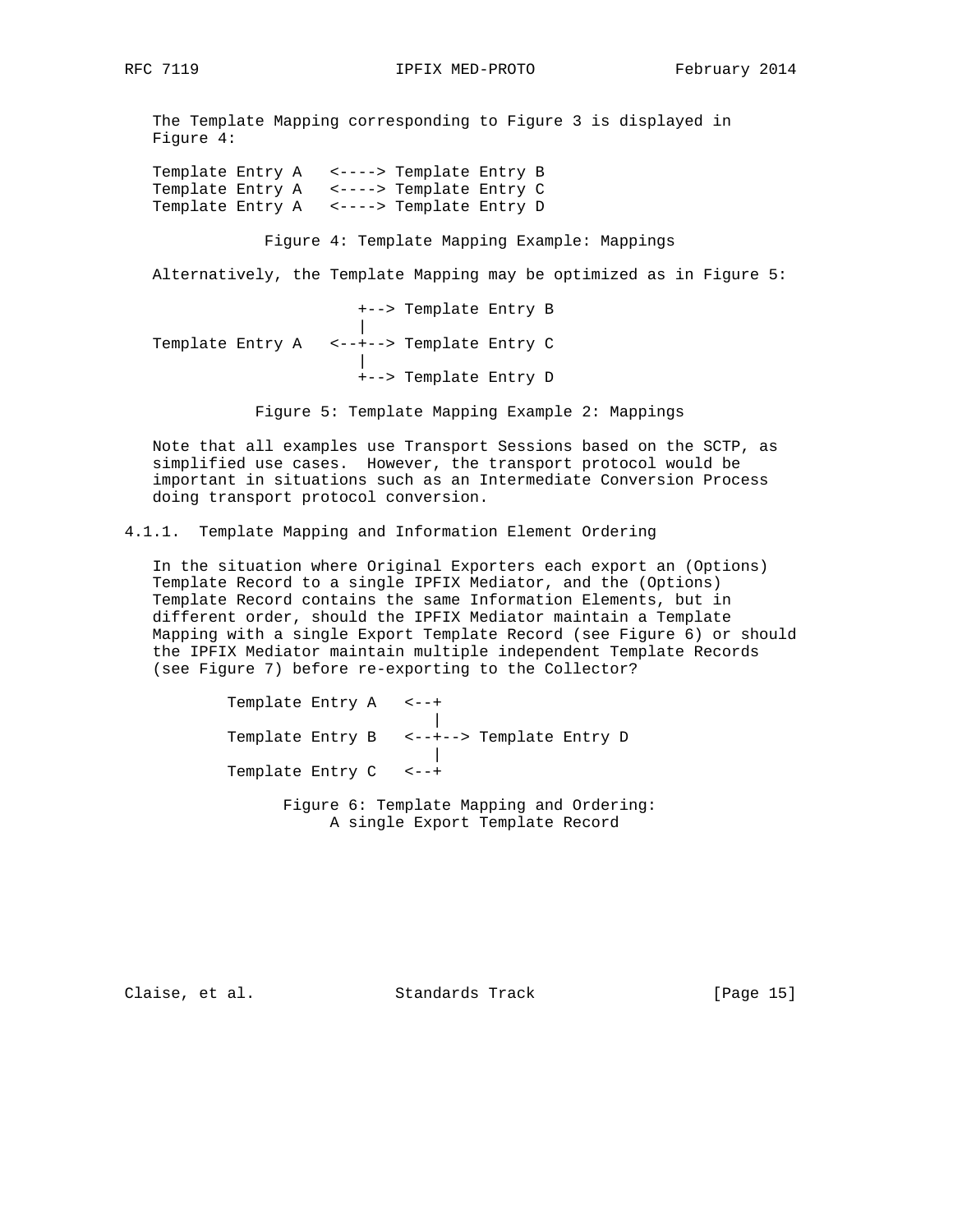Template Entry A <--+--> Template Entry D

Template Entry B <--+--> Template Entry E

Template Entry C <--+--> Template Entry F

 Figure 7: Template Mapping and Ordering: Multiple Export Template Records

 The answer depends on whether the order of the Information Elements implies some specific semantic. One of the guiding principles in IPFIX protocol specifications is that the semantic meaning of one Information Element doesn't depend on the value of any other Information Element. However, there is one noticeable exception, as mentioned in [RFC7011]:

 Multiple Scope Fields MAY be present in the Options Template Record, in which case the composite scope is the combination of the scopes. For example, if the two scopes are meteringProcessId and templateId, the combined scope is this Template for this Metering Process. If a different order of Scope Fields would result in a Record having a different semantic meaning, then the order of Scope Fields MUST be preserved by the Exporting Process. For example, in the context of PSAMP [RFC5476], if the first scope defines the filtering function, while the second scope defines the sampling function, the order of the scope is important. Applying the sampling function first, followed by the filtering function, would lead to potentially different Data Records than applying the filtering function first, followed by the sampling function.

 If an IPFIX Mediator receives, from multiple Exporters, Template Records with identical Information Elements, but ordered differently, it SHOULD consider those Template Records as identical, subject to metadata information in the associated Options Template (for example, the Flow Key Options Template, see Section 10.2).

 If an IPFIX Mediator receives, from multiple Exporters, Options Template Records with identical and ordered Information Elements in the Scope fields, and with identical Information Elements, but ordered differently, in the non-Scope fields, it SHOULD consider those Template Records as identical.

 If an IPFIX Mediator receives, from multiple Exporters, Options Template Records with identical Information Elements in the Scope field, but ones that are ordered differently, it MUST consider those Template Records as semantically different.

Claise, et al. Standards Track [Page 16]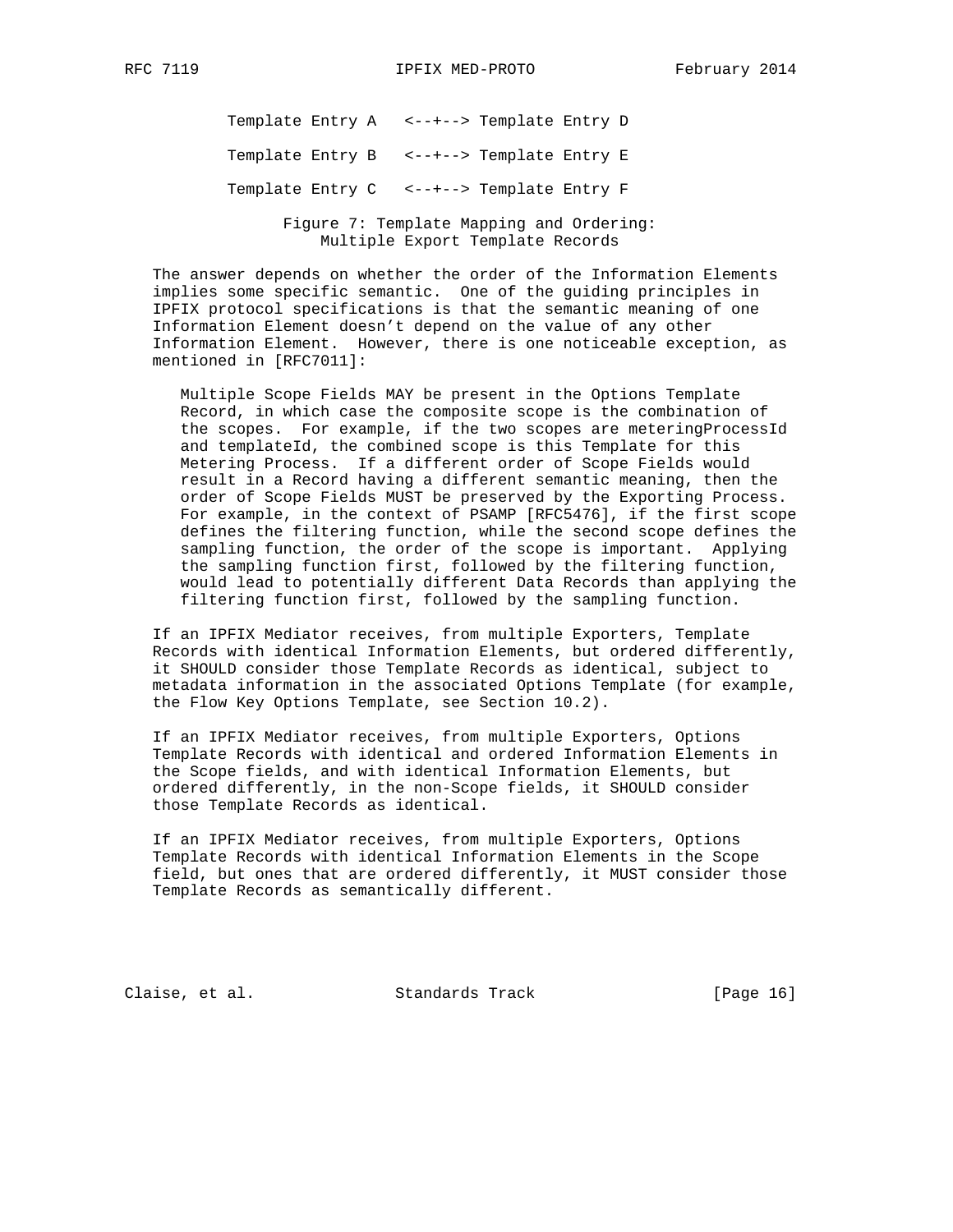#### 4.2. Creating New Templates at an IPFIX Mediator

 For other Intermediate Processes, the IPFIX Mediator generates new (Options) Template Records as a result of the Intermediate Process.

 In these cases, the IPFIX Mediator doesn't need to maintain a Template Mapping, as it generates its own series of (Options) Template Records. However, some special cases might still require a Template Mapping. Consider a situation where the IPFIX Mediator generates new (Options) Template Records based on what it receives from the Exporter(s) based on the Intermediate Process function: for example, an Intermediate Anonymization process that performs black marker anonymization [RFC6235] on certain Information Elements. In such cases, it's important to keep the correlation between the received (Options) Template Records and derived (Options) Template Records in the Template Mapping. These Template Mappings would be kept as in Section 4.1, except that the exported Template would not be identical to the received Template.

 Similar to Exporting Processes in any Exporter, an IPFIX Mediator may use the technique for reducing redundancy in IPFIX described in [RFC5473].

4.3. Handling Unknown Information Elements

 Depending on application requirements, Mediators that do not generate new Records SHOULD re-export values for unknown Information Elements, for which the Mediator does not have information about Information Element data type and semantics. However, as there may be presence or ordering dependencies among the unknown Information Elements, the Mediator MUST NOT omit fields from such re-exported Records or reorder any fields within the Records.

 Mediators that generate new Records, as in Section 4.2, MUST ignore values of Information Elements they do not understand. If a Mediator passes values of Information Elements it does not understand (for example, when re-exporting Flow Records), it MUST pass them in the order in which they were originally received.

 In any case, Mediators handling unknown Information Elements SHOULD log this fact, as it is likely that mediation of records containing unknown values will have unintended consequences.

5. Preserving Original Observation Point Information

 Depending on the use case, the Collector in an Exporter/IPFIX Mediator/Collector structure (for example, tiered Mediators) may need to receive information about the Original Observation Point(s);

Claise, et al. Standards Track [Page 17]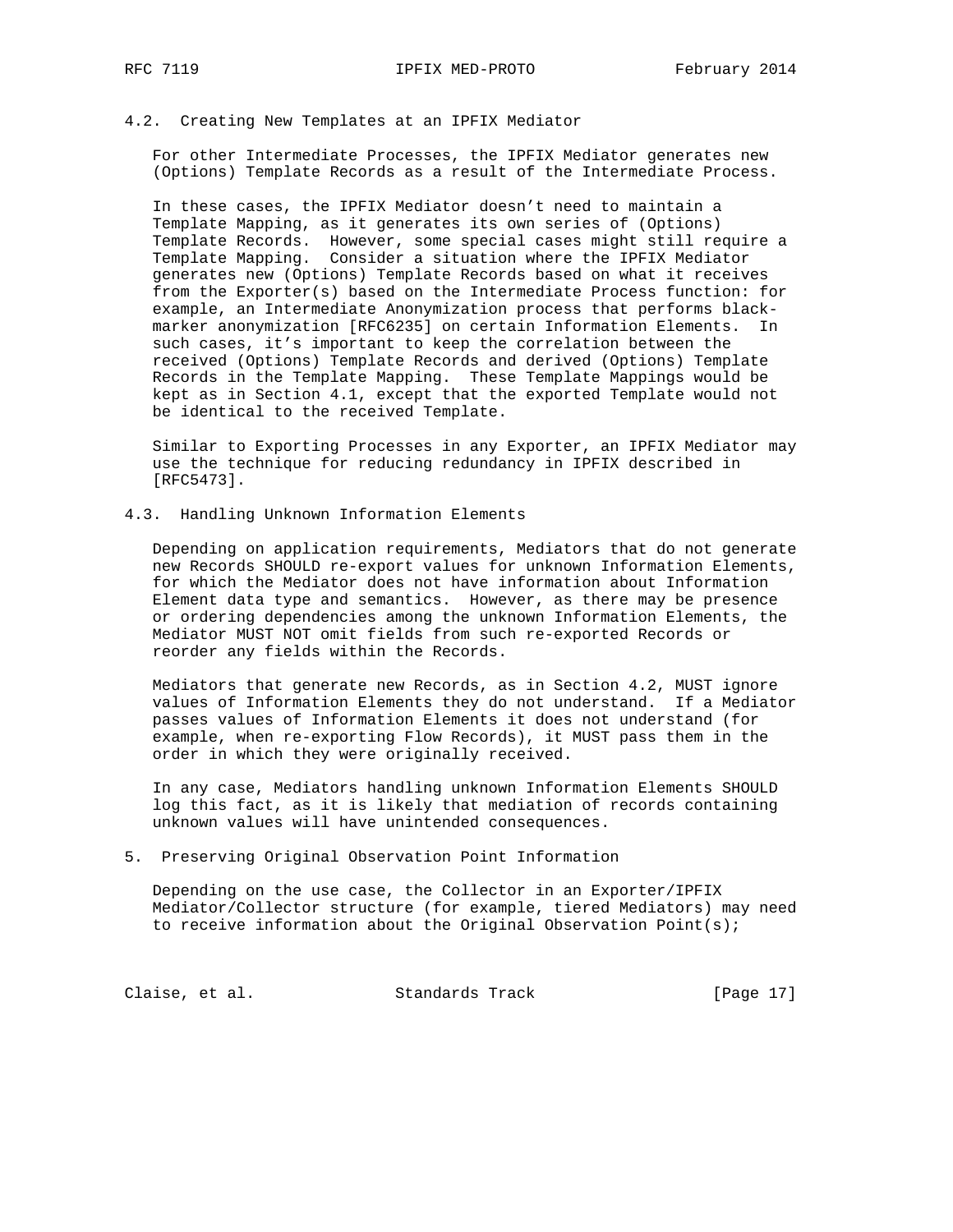otherwise, it may wrongly conclude that the IPFIX Device exporting the Flow Records, i.e., the IPFIX Mediator, directly observed the packets that generated the Flow Records. Two new Information Elements are introduced to address this use case: originalExporterIPv4Address and originalExporterIPv6Address. Practically, the Original Exporters will not be exporting these Information Elements. Therefore, the Intermediate Process will report the Original Observation Point(s) to the best of its knowledge. Note that the Configuration Data Model for IPFIX and PSAMP [RFC6728] may report the Original Exporter information out of band.

 In the IPFIX Mediator, the Observation Point(s) may be represented by:

- o A single Original Exporter (represented by the originalExporterIPv4Address or originalExporterIPv6Address Information Elements).
- o A list of Original Exporters (represented by a list of originalExporterIPv4Address or originalExporterIPv6Address Information Elements).
- o Any combination or list of Information Elements representing Observation Points. For example:
	- \* A list of Original Exporter interfaces (represented by the originalExporterIPv4Address or originalExporterIPv6Address, the ingressInterface, and/or egressInterface Information Elements, respectively).
	- \* A list of Original Exporter line card (represented by the originalExporterIPv4Address, originalExporterIPv6Address, or lineCardId Information Elements, respectively).

 Some Information Elements characterizing the Observation Point may be added. For example, the flowDirection Information Element specifies the direction of the observation, and, as such, characterizes the Observation Point.

 Any combination of the above representations is possible. An example of an Original Observation Point for an Intermediate Aggregation Process is displayed in Figure 8.

Claise, et al. Standards Track [Page 18]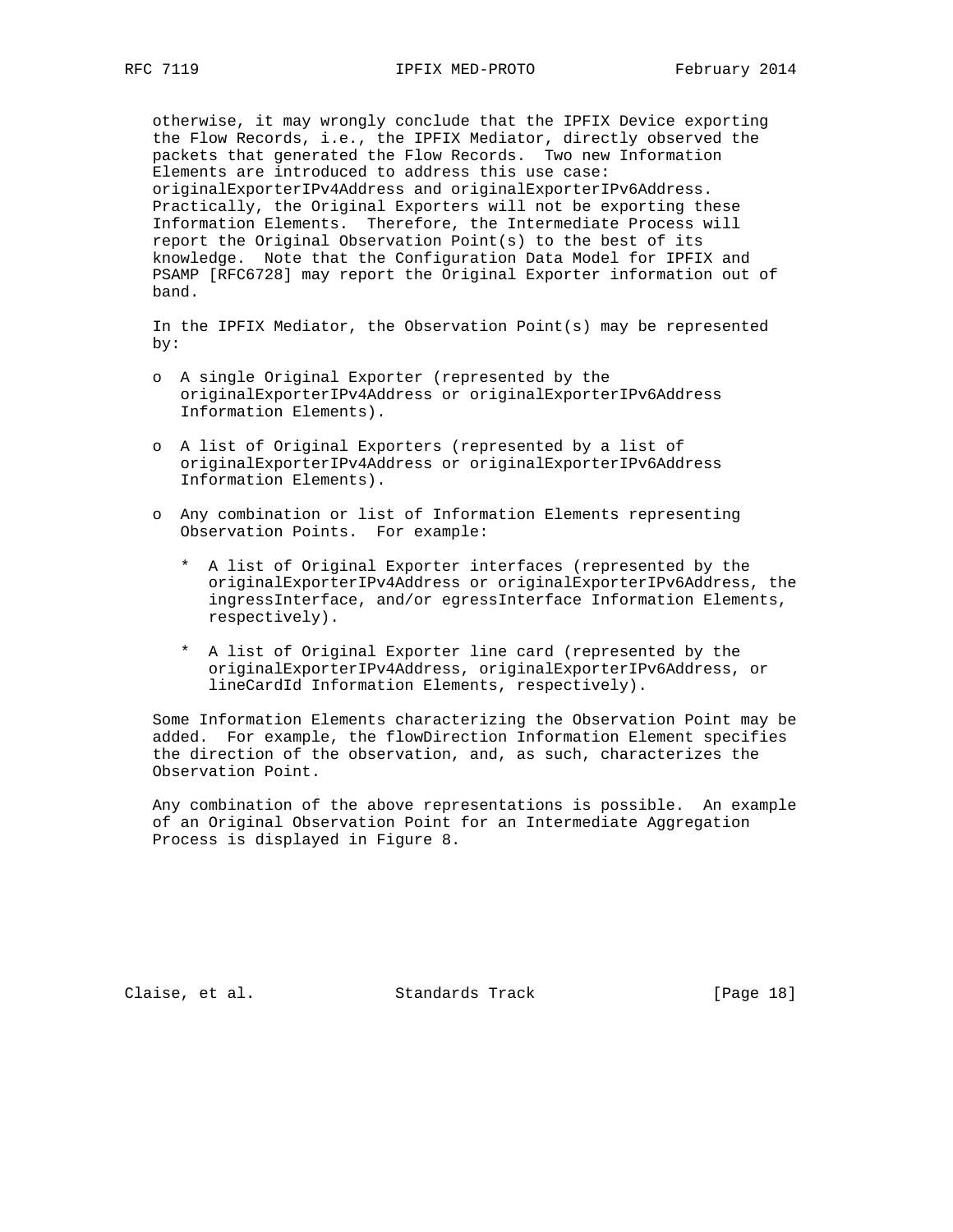exporterIPv4Address 192.0.2.1 exporterIPv4Address 192.0.2.2, interface ethernet 0, direction ingress interface ethernet 1, direction ingress interface serial 1, direction egress interface serial 2, direction egress exporterIPv4Address 192.0.2.3, lineCardId 1, direction ingress

Figure 8: Complex Observation Point Definition Example

 A Mediator MAY export such complex Original Observation Point information, depending on application requirements. If such information is exported, the Mediator MUST use [RFC6313] to do so, as described below.

 The most generic way to export the Original Observation Point is to use a subTemplateMultiList, with the semantic "exactlyOneOf". Taking the previous example, the encoding in Figure 9 can be used.

 Template Record 257: exporterIPv4Address Template Record 258: exporterIPv4Address, basicList of ingressInterface, flowDirection Template Record 259: exporterIPv4Address, lineCardId, flowDirection

Figure 9: Complex Observation Point Definition Example: Templates

 The Original Observation Point is modeled with the Data Records corresponding to either Template Record 1, Template Record 2, or Template Record 3 but not more than one of these ("exactlyOneOf" semantic). This implies that the Flow was observed at exactly one of the Observation Points reported.

 When an IPFIX Mediator receives Flow Records containing the Original Observation Point Information Element, i.e., originalExporterIPv4Address or originalExporterIPv6Address, the IPFIX Mediator SHOULD NOT modify its value(s) when composing new Flow Records in the general case. Known exceptions include anonymization per Section 7.2.4 of [RFC6235] and an Intermediate Correlation Process rewriting addresses across NAT. In other words, the Original Observation Point should not be replaced with the IPFIX Mediator Observation Point. The daisy chain of (Exporter, Observation Point) representing the path the Flow Records took from the Exporter to the top Collector in the Exporter/IPFIX Mediator(s)/Collector structure model is out of the scope of this specification.

Claise, et al. Standards Track [Page 19]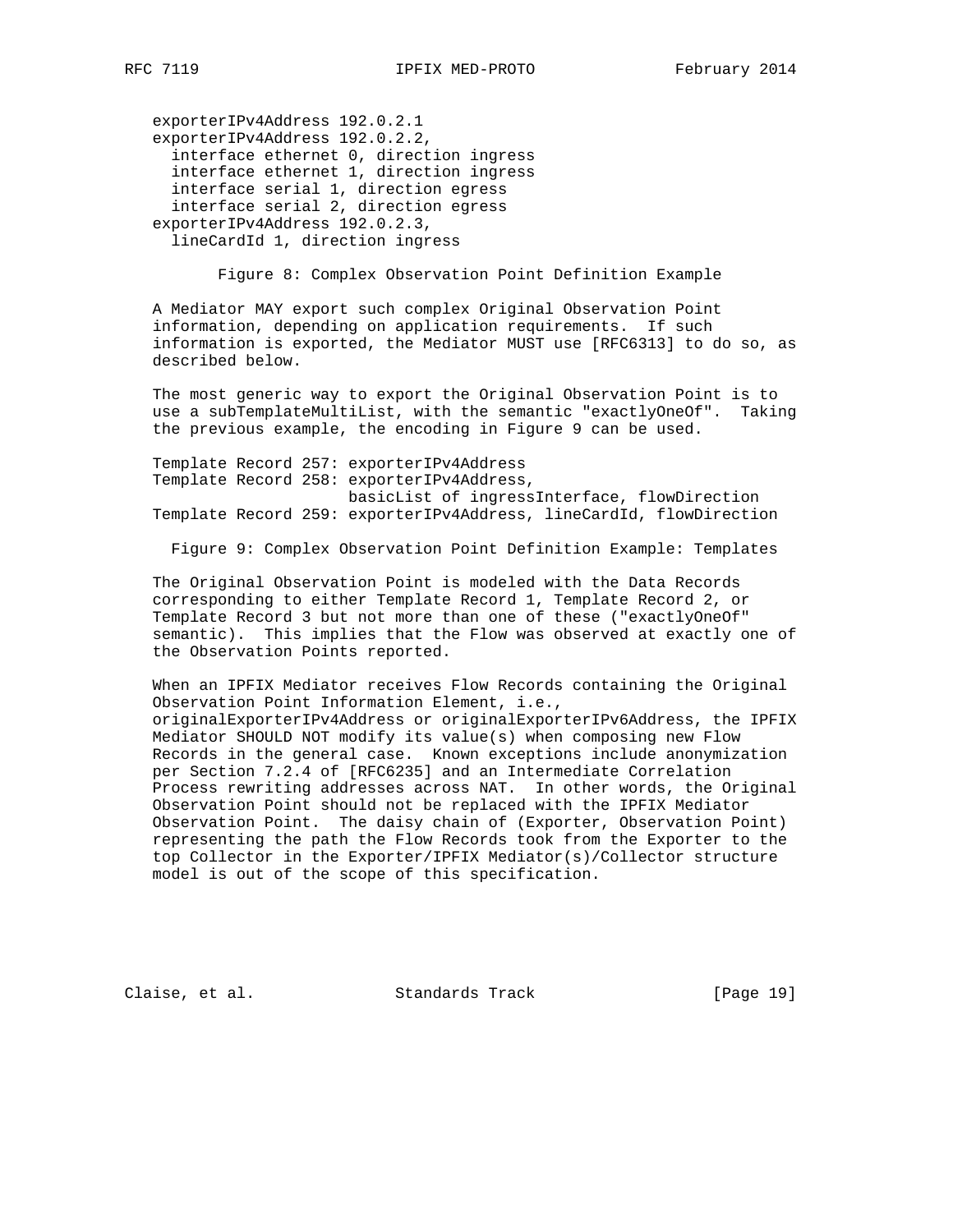The following subsections describe Information Elements for reporting Original Exporter addresses as seen by the Collecting Process; note they may be subject to network address translation upstream; see [NAT-LOGGING] for more on logging in this situation.

5.1. originalExporterIPv4Address Information Element

Name: originalExporterIPv4Address

 Description: The IPv4 address used by the Exporting Process on an Original Exporter, as seen by the Collecting Process on an IPFIX Mediator. Used to provide information about the Original Observation Points to a downstream Collector.

Data Type: ipv4Address

ElementId: 403

5.2. originalExporterIPv6Address Information Element

Name: originalExporterIPv6Address

 Description: The IPv6 address used by the Exporting Process on an Original Exporter, as seen by the Collecting Process on an IPFIX Mediator. Used to provide information about the Original Observation Points to a downstream Collector.

Data Type: ipv6Address

ElementId: 404

6. Managing Observation Domain IDs

 The Observation Domain ID of any IPFIX Message containing Flow Records relevant to no particular Observation Domain, or to multiple Observation Domains, MUST have an Observation Domain ID of 0.

 IPFIX Mediators that do not change (Options) Template Records MUST maintain a Template Mapping, as detailed in Section 4.1, to ensure that the combination of Observation Domain IDs and Template IDs do not collide on export.

 For IPFIX Mediators that export New (Options) Template Records, as in Section 4.2, there are two options for Observation Domain ID management. The first and simplest of these is to completely decouple exported Observation Domain IDs from received Observation

Claise, et al. Standards Track [Page 20]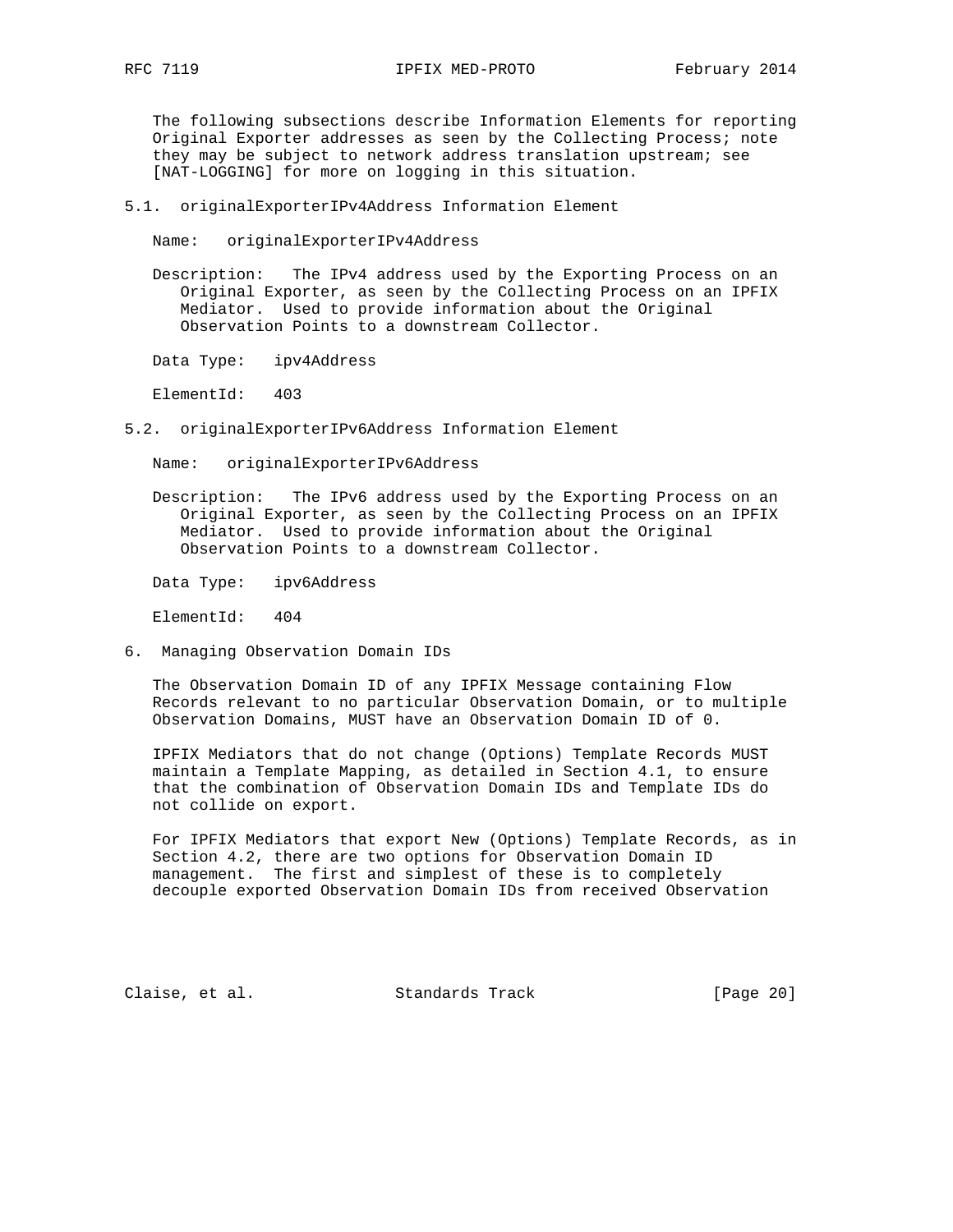Domain IDs; the IPFIX Mediator, in this case, comprises its own set of Observation Domain(s) independent of the Observation Domain(s) of the Original Exporters.

 The second option is to provide or maintain a Template Mapping for received (Options) Template Records and exported inferred (Options) Template Records, along with the appropriate Observation Domain IDs per Transport Session, which ensures that the combination of Observation Domain IDs and Template IDs do not collide on export.

 In some cases where the IPFIX Message Header can't contain a consistent Observation Domain for the entire IPFIX Message, but the Flow Records exported from the IPFIX Mediator should contain the Observation Domain of the Original Exporter anyway, the (Options) Template Record must contain the originalObservationDomainId Information Element, specified in Section 6.1. When an IPFIX Mediator receives Flow Records containing the originalObservationDomainId Information Element, the IPFIX Mediator MUST NOT modify its value(s) when composing new Flow Records with the originalObservationDomainId Information Element.

6.1. originalObservationDomainId Information Element

Name: originalObservationDomainId

 Description: The Observation Domain ID reported by the Exporting Process on an Original Exporter, as seen by the Collecting Process on an IPFIX Mediator. Used to provide information about the Original Observation Domain to a downstream Collector. When cascading through multiple Mediators, this identifies the initial Observation Domain in the cascade.

Data Type: unsigned32

Data Type Semantics: identifier

ElementId: 405

7. Timing Considerations

 The IPFIX Message Header "Export Time" field is the time in seconds since 0000 UTC Jan 1, 1970, at which the IPFIX Message leaves the IPFIX Mediator. However, in the specific case of an IPFIX Mediator containing an Intermediate Conversion Process, the IPFIX Mediator MAY use the export time received from the incoming Transport Session.

Claise, et al. Standards Track [Page 21]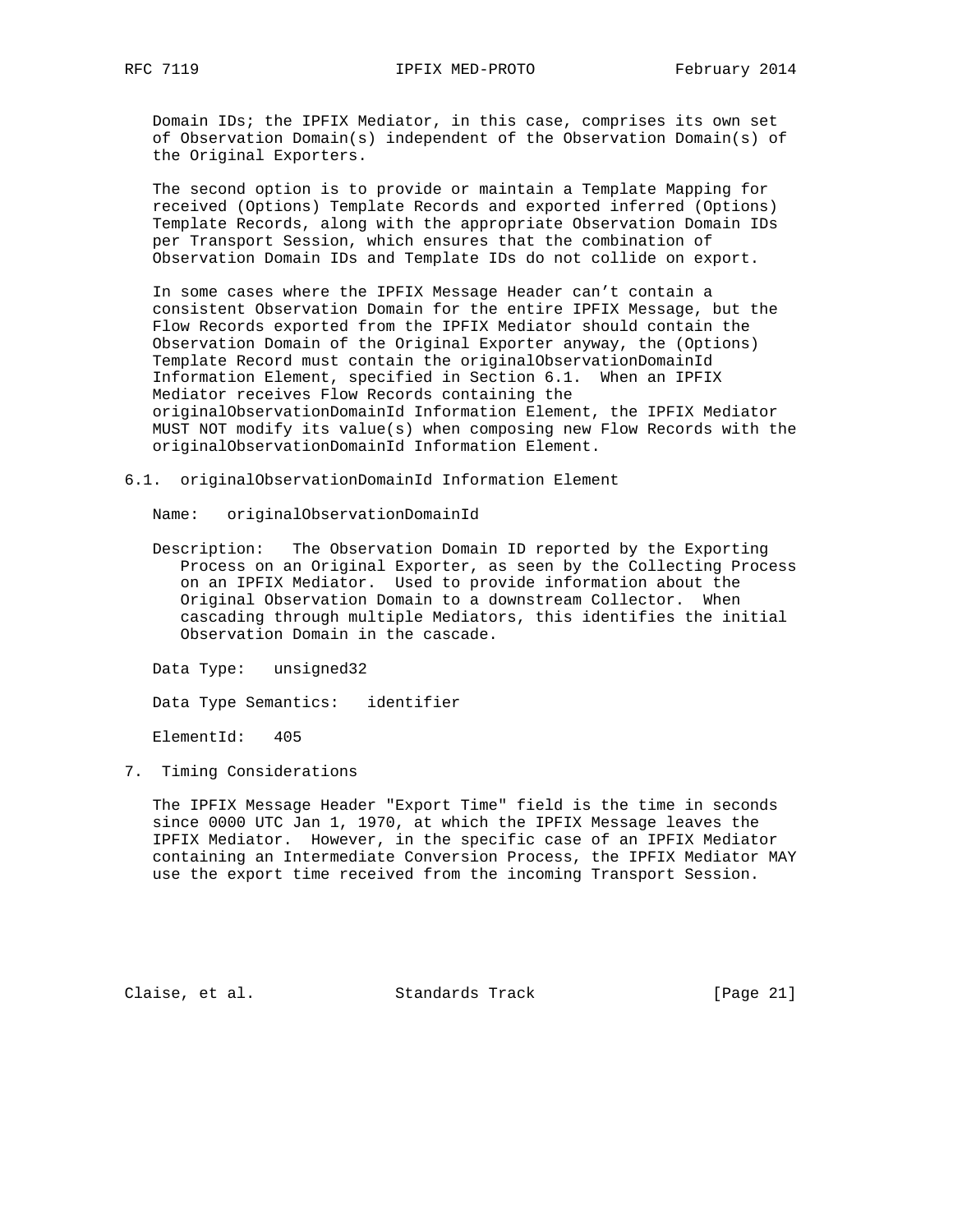It is RECOMMENDED that IPFIX Mediators handle time using absolute timestamps (e.g., flowStartSeconds, flowStartMilliseconds, or flowStartNanoseconds), which are specified relative to the UNIX epoch (00:00 UTC 1 Jan 1970) [POSIX.1], where possible rather than relative timestamps (e.g., flowStartSysUpTime or flowStartDeltaMicroseconds), which are specified relative to protocol structures such as system initialization or message export time.

The latter are difficult to manage for two reasons. First, they require constant translation, as the system initialization time of an intermediate system and the export time of an intermediate message will change across mediation operations. Further, relative timestamps introduce range problems. For example, when using the flowStartDeltaMicroseconds and flowEndDeltaMicroseconds Information Elements [IANA-IPFIX], the Data Record must be exported within a maximum of 71 minutes after its creation. Otherwise, the 32-bit counter would not be sufficient to contain the flow start time offset. Those time constraints might be incompatible with some of the application requirements of some Intermediate Processes.

 Intermediate Processes MUST NOT assume that received records appear in flowStartTime, flowEndTime, or observationTime order. An Intermediate Process processing timing information (e.g., an Intermediate Aggregation Process) MAY ignore records that are significantly out of order, in order to meet application-specific state and latency requirements, but SHOULD report that records were dropped.

 When an Intermediate Process aggregates information from different Flow Records, the timestamps on exported records SHOULD be the minimum of the start times and the maximum of the end times in the general case. However, if the Flow Records do not overlap, i.e., if there is a time gap between the times in the Flow Records, then the report may be inaccurate. The IPFIX Mediator is only reporting what it knows, on the basis of the information made available to it, and there may not have been any data to observe during the gap. Then again, if there is an overlap in timestamps, there's the potential of double-accounting: different Observation Points may have observed the same traffic simultaneously. The specification of the precise rules for applying Flow Record timestamps at IPFIX Mediators for all the different situations is out of the scope of this document.

 Note that [RFC7015] provides additional specifications for handling of timestamps at an Intermediate Aggregation Process.

Claise, et al. Standards Track [Page 22]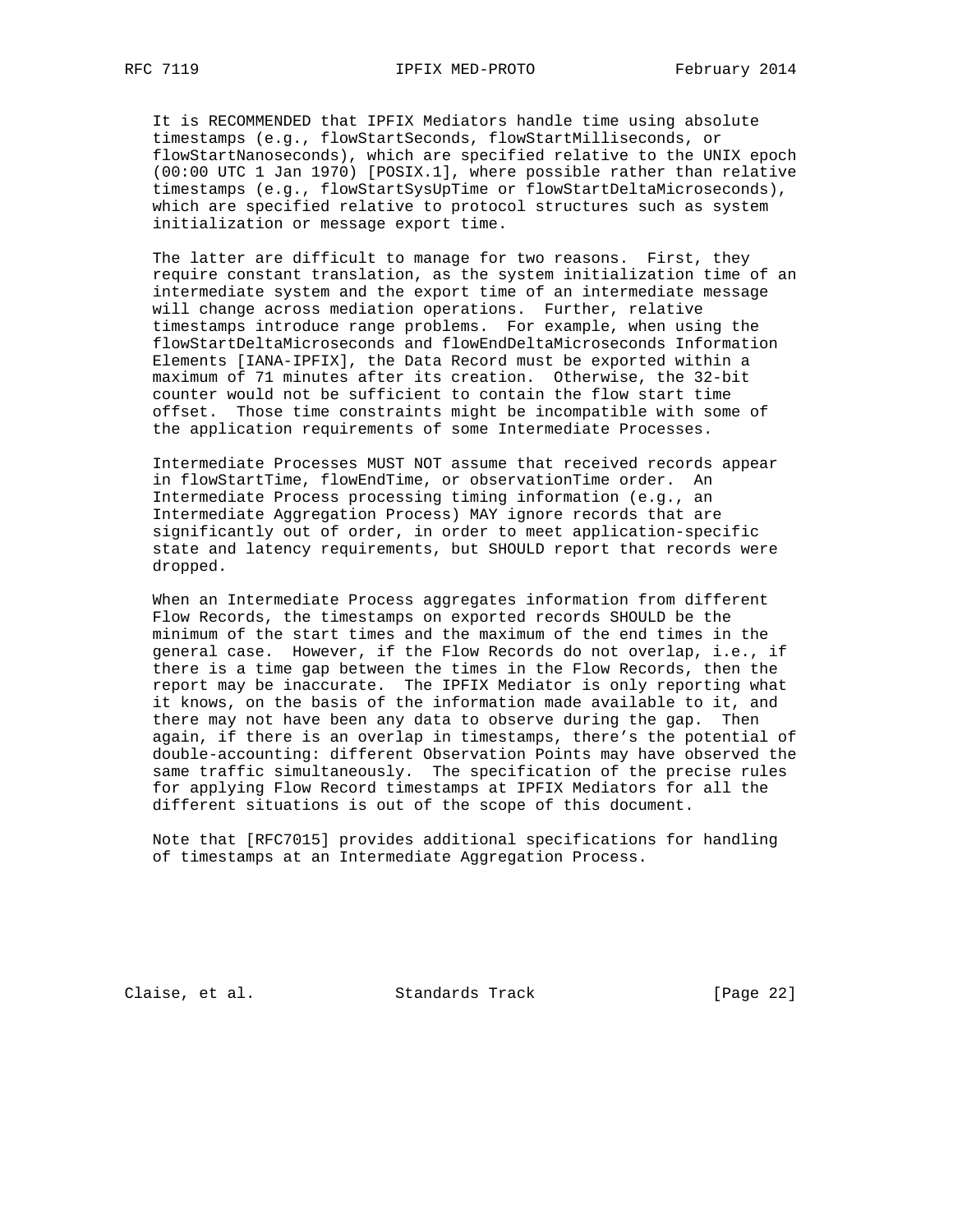### 8. Transport Considerations

 SCTP [RFC4960] using the Partially Reliable SCTP (PR-SCTP) extension specified in [RFC3758] MUST be implemented by all compliant IPFIX Mediator implementations. TCP [RFC0793] MAY also be implemented by implementations compliant with the IPFIX Mediator. UDP [RFC0768] MAY also be implemented by compliant IPFIX Mediator implementations. Transport-specific considerations for IPFIX Exporters as specified in Sections 8.3, 8.4, 9.1, 9.2, and 10 of [RFC7011] apply to IPFIX Mediators as well.

 SCTP SHOULD be used in deployments where IPFIX Mediators and Collectors are communicating over links that are susceptible to congestion. SCTP is capable of providing any required degree of reliability. TCP MAY be used in deployments where IPFIX Mediators and Collectors communicate over links that are susceptible to congestion, but SCTP is preferred due to its ability to limit back pressure on Exporters and its message versus stream orientation. UDP MAY be used, although it is not a congestion-aware protocol. However, in this case, the IPFIX traffic between IPFIX Mediator and Collector MUST run in an environment where IPFIX traffic has been provisioned for and/or separated from non-IPFIX traffic, whether physically or virtually.

9. Collecting Process Considerations

 Any Collecting Process compliant with [RFC7011] can receive IPFIX Messages from an IPFIX Mediator. If the IPFIX Mediator uses IPFIX Structured Data [RFC6313] to export Original Exporter Information, as in Section 5, the Collecting Process MUST support [RFC6313].

#### 10. Specific Reporting Requirements

 IPFIX provides Options Templates for the reporting the reliability of processes within the IPFIX Architecture. As each Mediator includes at least one IPFIX Exporting Process, they MAY use the Exporting Process Reliability Statistics Options Template, as specified in [RFC7011].

 Analogous to the Metering Process Reliability Statistics Options Template, also specified in [RFC7011], Mediators MAY implement the Intermediate Process Reliability Statistics Options Template, specified in Sections 10.1, 10.3, and 10.4 define Information Elements used by this Options Template.

 The Flow Keys Options Template, as specified in [RFC7011], may require special handling at an IPFIX Mediator, as described in Section 10.2.

Claise, et al. Standards Track [Page 23]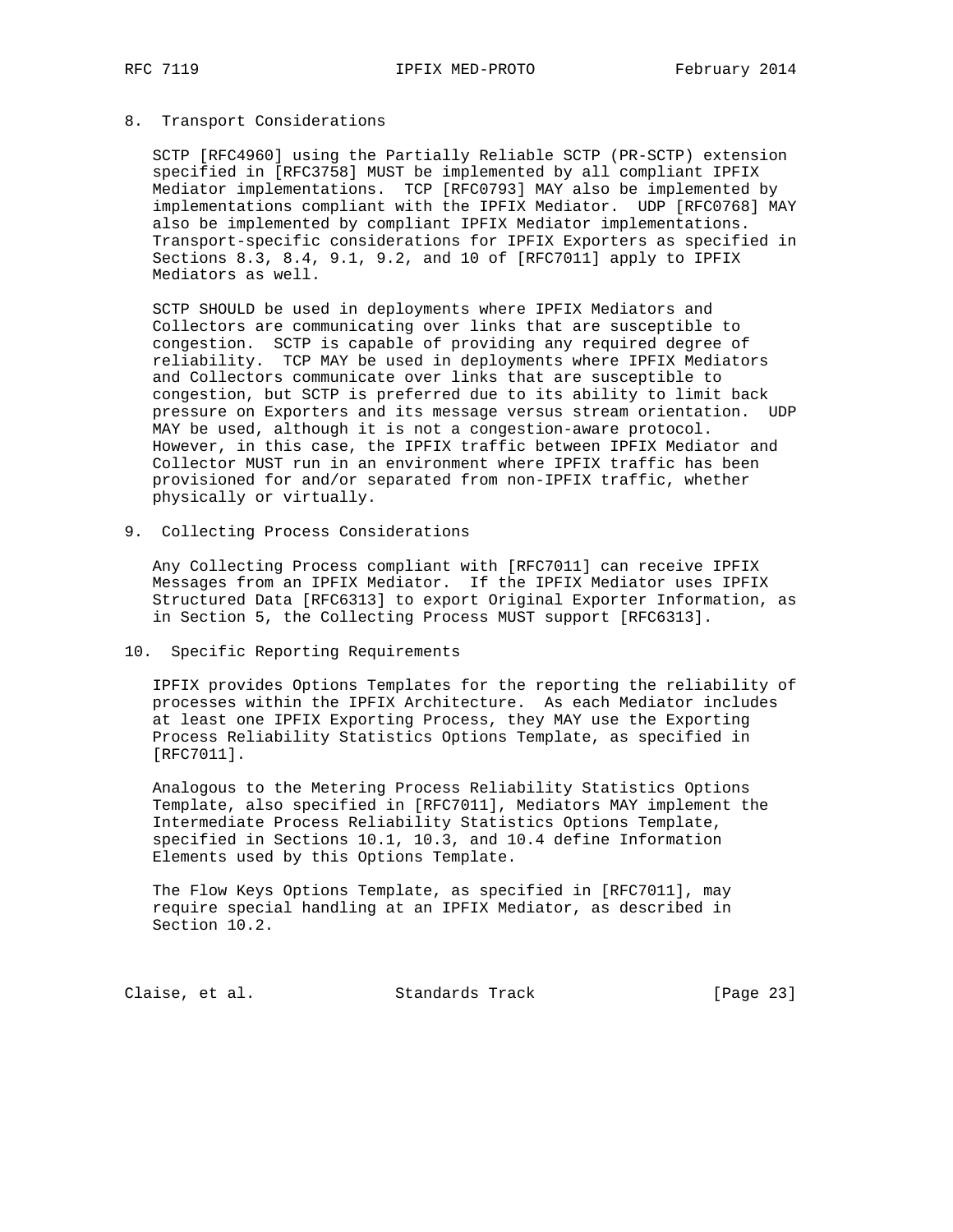In addition, each Intermediate Process may have its own specific reporting requirements (e.g., Anonymization Records as in [RFC6235], or the Aggregation Counter Distribution Options Template as in [RFC7015]); these SHOULD be implemented as necessary, as described in the specification for each Intermediate Process.

# 10.1. Intermediate Process Reliability Statistics Options Template

 The Intermediate Process Statistics Options Template specifies the structure of a Data Record for reporting Intermediate Process statistics. It SHOULD contain the following Information Elements; the intermediateProcessId Information Element is defined in Section 10.3 and the ignoredDataRecordTotalCount Information Element is defined in Section 10.4:

Claise, et al. Standards Track [Page 24]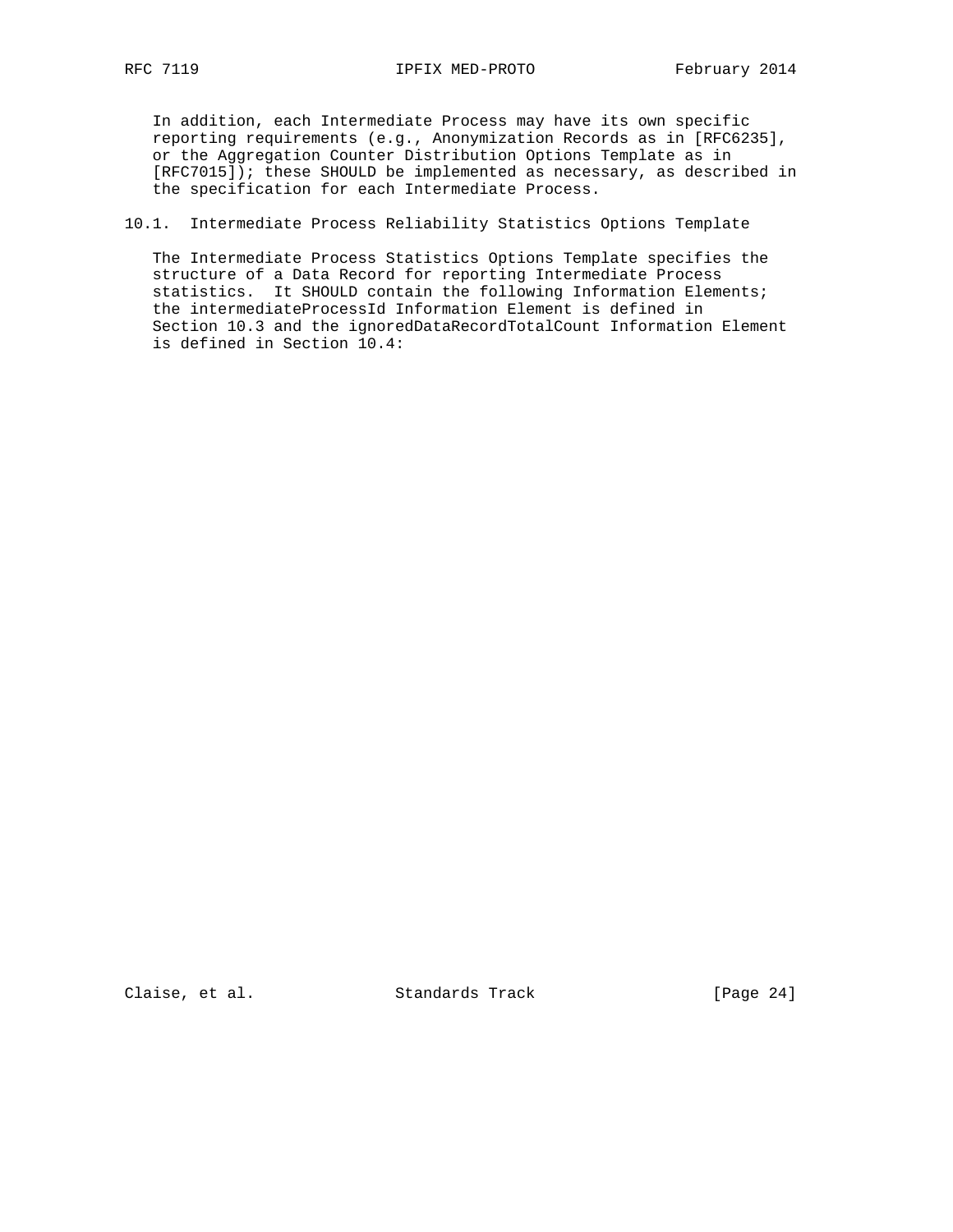| T F.                             | Description                                                                                                                                                                                                                                                                                                                                                                                                                                                                                                                                                                          |
|----------------------------------|--------------------------------------------------------------------------------------------------------------------------------------------------------------------------------------------------------------------------------------------------------------------------------------------------------------------------------------------------------------------------------------------------------------------------------------------------------------------------------------------------------------------------------------------------------------------------------------|
| observationDomainId [scope]      | An identifier of the Observation<br>Domain (of messages exported by<br>this Mediator), locally unique to<br>the Intermediate Process, to which<br>this statistics record applies.                                                                                                                                                                                                                                                                                                                                                                                                    |
| intermediateProcessId<br>[scope] | An identifier for the Intermediate<br>Process to which this statistics<br>record applies.                                                                                                                                                                                                                                                                                                                                                                                                                                                                                            |
| ignoredDataRecordTotalCount      | The total number of Data Records<br>received but not processed by the<br>Intermediate Process.                                                                                                                                                                                                                                                                                                                                                                                                                                                                                       |
| time first record ignored        | The timestamp of the first record<br>that was ignored by the<br>Intermediate Process. For Data<br>Records containing timestamp<br>ranges, this SHOULD be taken from<br>the start timestamp of the range;<br>for data records containing no<br>timing information, this SHOULD be<br>taken from the Export Time in the<br>message header of the IPFIX Message<br>that contains it. For this<br>timestamp, any of the following<br>timestamp can be used:<br>observationTimeSeconds,<br>observationTimeMilliseconds,<br>observationTimeMicroseconds, or<br>observationTimeNanoseconds. |

Claise, et al. Standards Track [Page 25]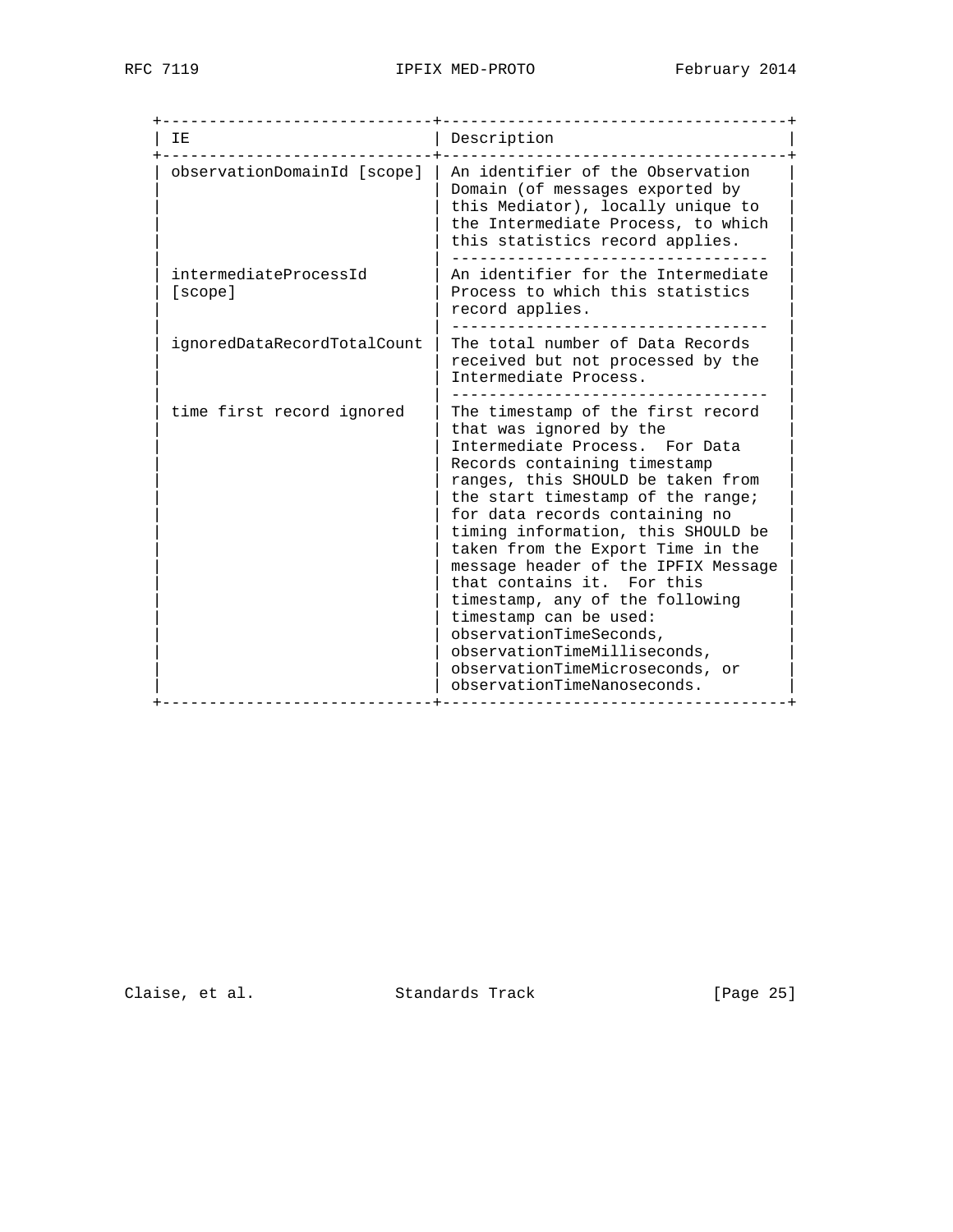| IΕ                       | Description                                                                                                                                                                                                                                                                                                                                                                                                                                                                                                                                                              |
|--------------------------|--------------------------------------------------------------------------------------------------------------------------------------------------------------------------------------------------------------------------------------------------------------------------------------------------------------------------------------------------------------------------------------------------------------------------------------------------------------------------------------------------------------------------------------------------------------------------|
| time last record ignored | The timestamp of the last record<br>that was ignored by the<br>Intermediate Process. For Data<br>Records containing timestamp<br>ranges, this SHOULD be taken from<br>the end timestamp of the range; for<br>data records containing no timing<br>information, this SHOULD be taken<br>from the Export Time in the message<br>header of the containing IPFIX<br>Message. For this timestamp, any<br>of the following timestamp can be<br>used: observationTimeSeconds,<br>observationTimeMilliseconds,<br>observationTimeMicroseconds, or<br>observationTimeNanoseconds. |

# 10.2. Flow Key Options Template

 The Flow Keys Options Template specifies the structure of a Data Record for reporting the Flow Keys of reported Flows. A Flow Keys Data Record extends a particular Template Record that is referenced by its templateId identifier. The Template Record is extended by specifying which of the Information Elements contained in the corresponding Data Records describe Flow properties that serve as Flow Keys of the reported Flow. This Options Template is defined in Section 4.4 of [RFC7011] and SHOULD be used by Mediators for export as defined there.

 When an Intermediate Process exports Data Records containing different Flow Keys from those received from the Original Exporter, and the Original Exporter sent a Flow Keys Options record to the IPFIX Mediator, the IPFIX Mediator MUST export a Flow Keys Options record defining the new set of Flow Keys.

- 10.3. intermediateProcessId Information Element
	- Name: intermediateProcessId
	- Description: An identifier of an Intermediate Process that is unique per IPFIX Device. Typically, this Information Element is used for limiting the scope of other Information Elements. Note that process identifiers may be assigned dynamically; that is, an Intermediate Process may be restarted with a different ID.

Claise, et al. Standards Track [Page 26]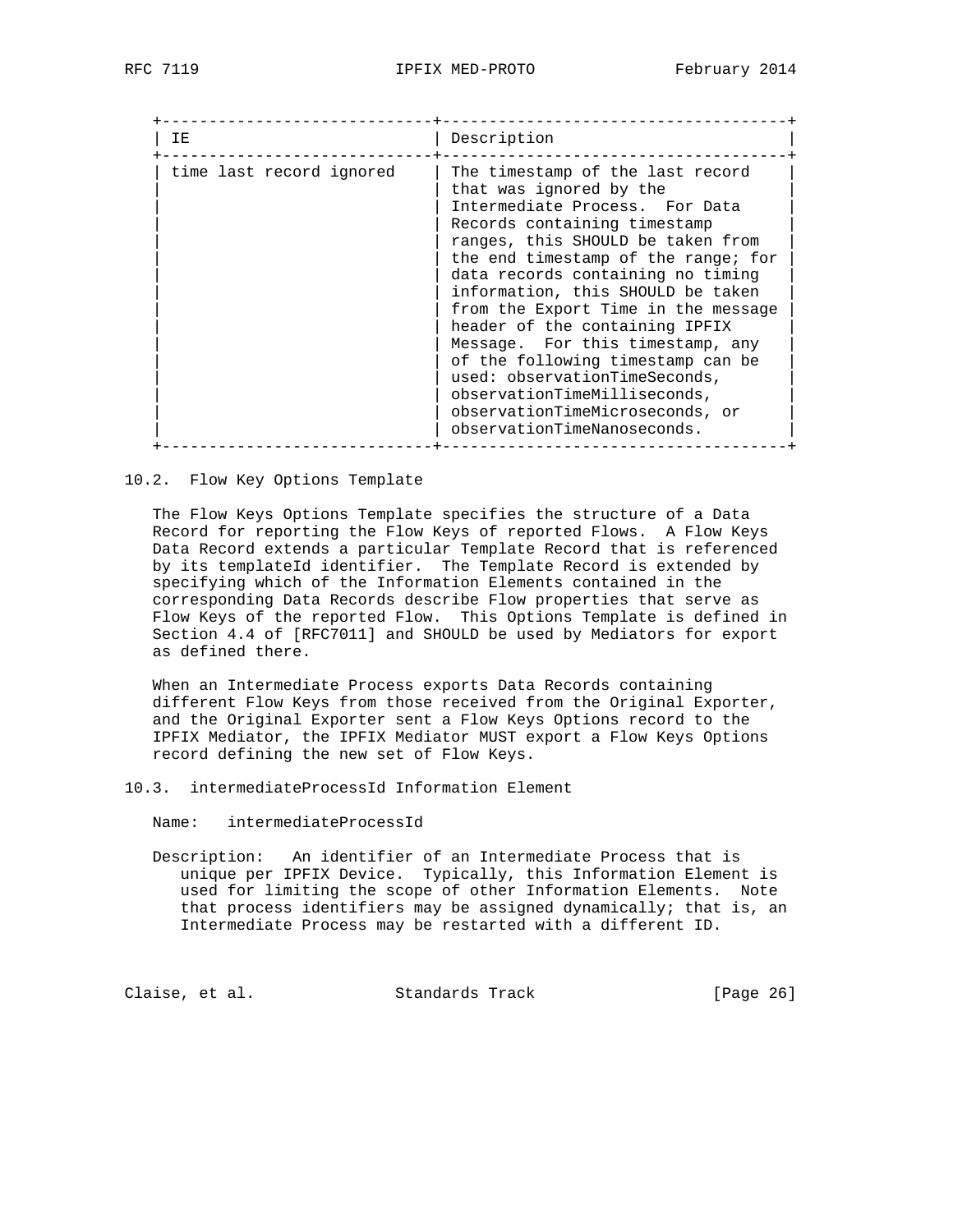Data Type: unsigned32

Data Type Semantics: identifier

ElementId: 406

10.4. ignoredDataRecordTotalCount Information Element

Name: ignoredDataRecordTotalCount

 Description: The total number of received Data Records that the Intermediate Process did not process since the (re-)initialization of the Intermediate Process; includes only Data Records not examined or otherwise handled by the Intermediate Process due to resource constraints, not Data Records that were examined or otherwise handled by the Intermediate Process but those that merely do not contribute to any exported Data Record due to the operations performed by the Intermediate Process.

Data Type: unsigned64

Data Type Semantics: totalCounter

ElementId: 407

11. Operations and Management Considerations

 In general, using IPFIX Mediators to combine information from multiple Original Exporters requires a consistent configuration of the Metering Processes behind these Original Exporters. The details of this consistency are specific to each Intermediate Process. Consistency of configuration should be verified out of band, with the MIB modules ([RFC6615] and [RFC6727]) or with the Configuration Data Model for IPFIX and PSAMP [RFC6728].

 From an operational perspective, this specification provides all the information required to set up IPFIX Mediators and Collectors behind IPFIX Mediators. While configuring the IPFIX Mediators, care must be taken to include all the relevant information so that the Collectors deduce the Data Records precise semantic. This is covered by the Template Mapping specifications in Section 4.1. Also, caution must be taken that if something is not carefully configured in the processing chain, this can lead to the wrong interpretation of collected IPFIX data, and the associated applications can produce results that are not operationally meaningful.

Claise, et al. Standards Track [Page 27]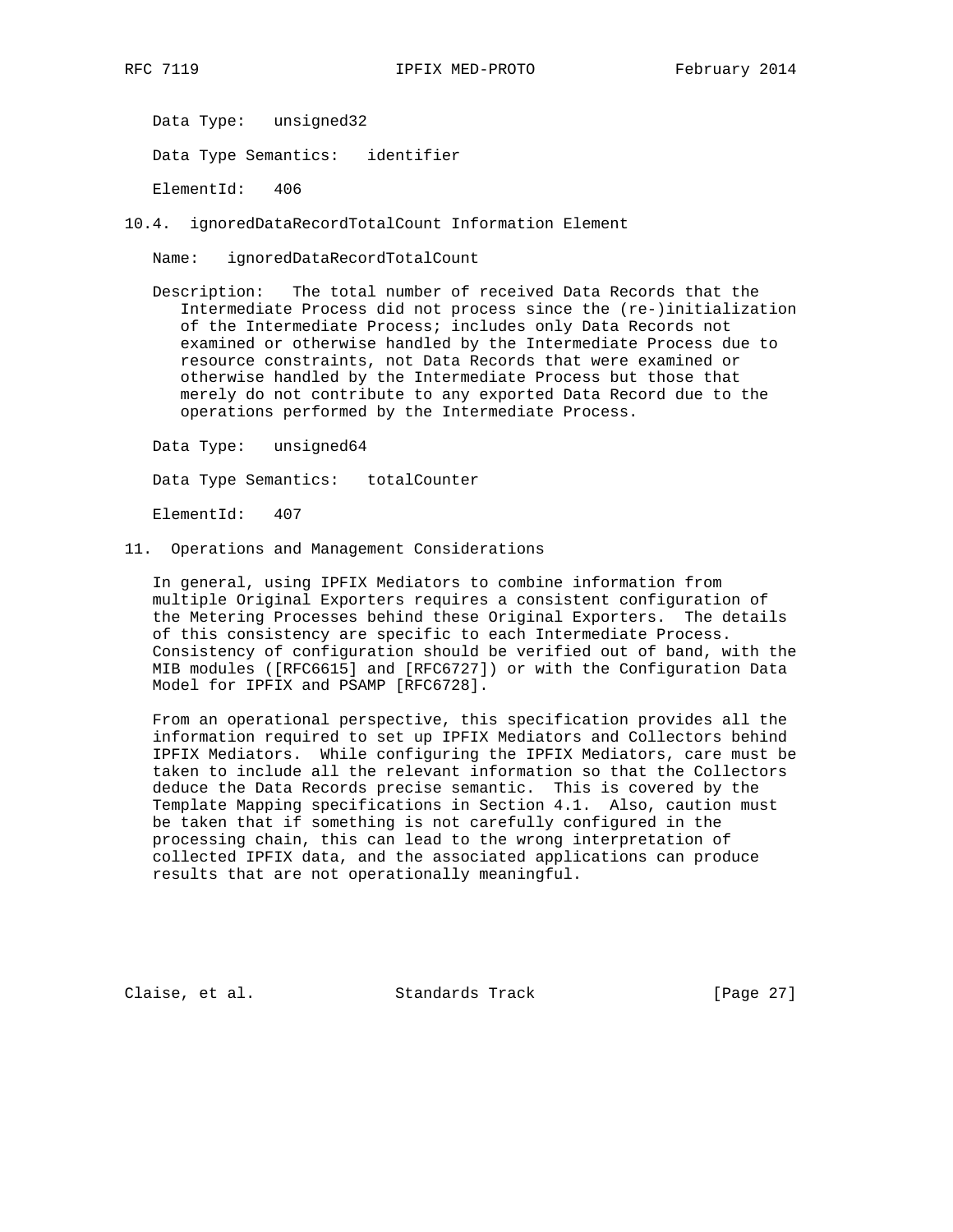### 12. Security Considerations

 As they act as both IPFIX Collecting Processes and Exporting Processes, the Security Considerations for the IPFIX Protocol [RFC7011] also apply to IPFIX Mediators. The Security Considerations for IPFIX Files [RFC5655] also apply to IPFIX Mediators that write IPFIX Files or use them for internal storage. However, there are a few specific considerations that IPFIX Mediator implementations must also take into account.

 By design, IPFIX Mediators are "men in the middle": they intercede in the communication between an Original Exporter (or another upstream IPFIX Mediator) and a downstream Collecting Process. This has two important implications for the level of confidentiality provided across an IPFIX Mediator and the ability to protect data integrity and Original Exporter authenticity across an IPFIX Mediator. These are addressed in more detail in the Security Considerations for IPFIX Mediators in [RFC6183].

 Note that while IPFIX Mediators can use the exporterCertificate and collectorCertificate Information Elements defined in [RFC5655] as described in Section 9.3 of [RFC6183] to export information about X.509 identities in upstream TLS-protected Transport Sessions, this mechanism cannot be used to provide true end-to-end assertions about a chain of IPFIX Mediators: any IPFIX Mediator in the chain can simply falsify the information about upstream Transport Sessions. In situations where information about the chain of mediation is important, it must be determined out of band. Note as well that an Exporting Process has no in-band way to determine whether or not a given Collecting Process will act as a Mediator. Trust placed in Collecting Processes is absolute, so care should be taken when exporting IPFIX Messages between Exporting Processes and Collecting Processes controlled by different entities.

# 13. IANA Considerations

 This document specifies new IPFIX Information Elements, originalExporterIPv4Address in Section 5.1, originalExporterIPv6Address in Section 5.2, originalObservationDomainId in Section 6.1, intermediateProcessId in Section 10.3, and ignoredDataRecordTotalCount in Section 10.4, which have been added to the IPFIX Information Element registry [IANA-IPFIX].

Claise, et al. Standards Track [Page 28]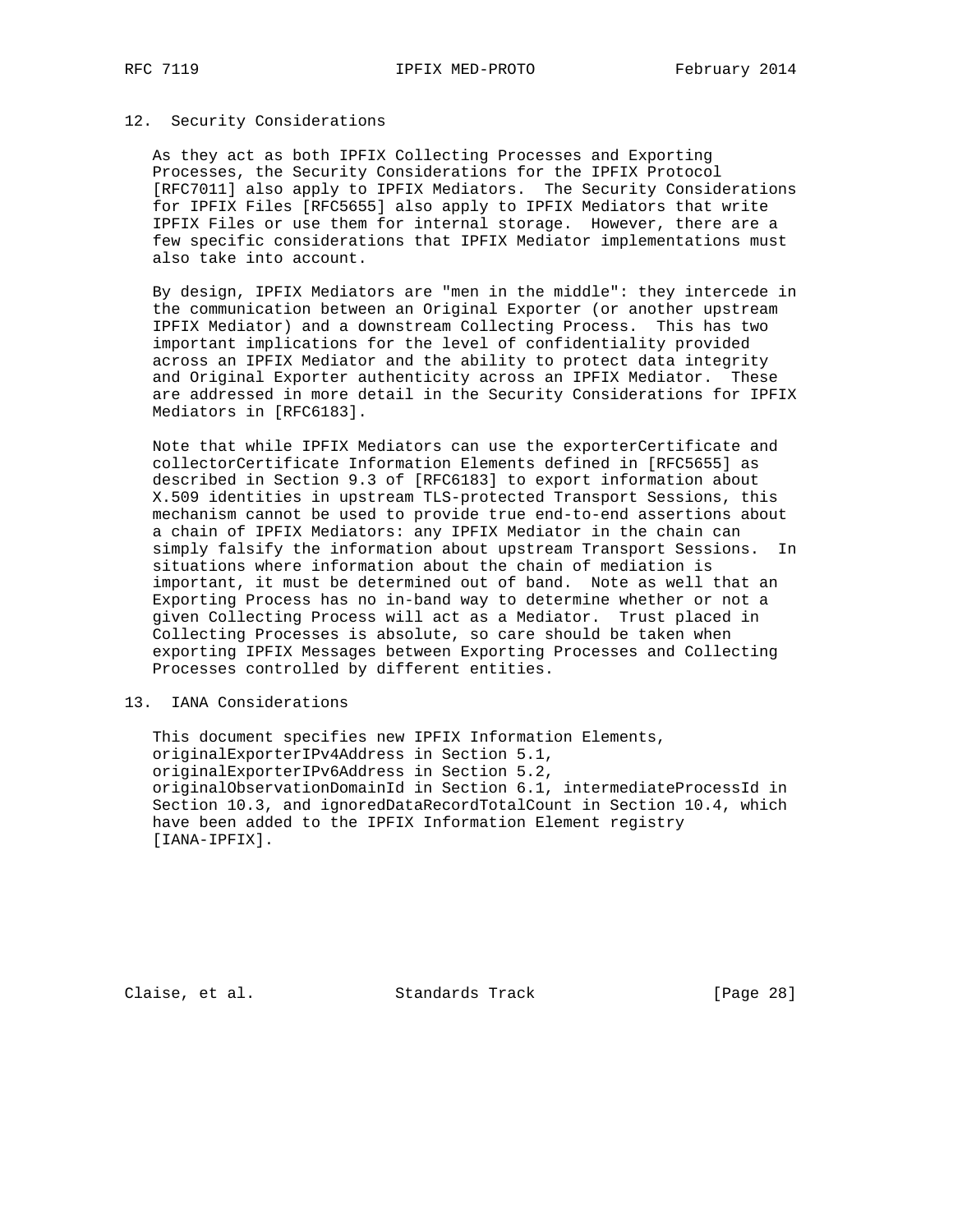#### 14. Acknowledgments

 We would like to thank the IPFIX contributors, specifically Paul Aitken (THE ultimate IPFIX document reviewer) and Andrew Feren for their thorough reviews; Nevil Brownlee and Juergen Quittek for shepherding this document and chairing the IPFIX Working Group; and to Rahul Patel, Meral Shirazipour, and Juergen Schoenwaelder for their feedback and comments. This work is materially supported by the European Union Seventh Framework Programme under grant agreements 257315 (DEMONS) and 318627 (mPlane).

# 15. References

- 15.1. Normative References
	- [RFC0768] Postel, J., "User Datagram Protocol", STD 6, RFC 768, August 1980.
	- [RFC0793] Postel, J., "Transmission Control Protocol", STD 7, RFC 793, September 1981.
	- [RFC2119] Bradner, S., "Key words for use in RFCs to Indicate Requirement Levels", BCP 14, RFC 2119, March 1997.
	- [RFC3758] Stewart, R., Ramalho, M., Xie, Q., Tuexen, M., and P. Conrad, "Stream Control Transmission Protocol (SCTP) Partial Reliability Extension", RFC 3758, May 2004.
	- [RFC4960] Stewart, R., "Stream Control Transmission Protocol", RFC 4960, September 2007.
	- [RFC5226] Narten, T. and H. Alvestrand, "Guidelines for Writing an IANA Considerations Section in RFCs", BCP 26, RFC 5226, May 2008.
	- [RFC5655] Trammell, B., Boschi, E., Mark, L., Zseby, T., and A. Wagner, "Specification of the IP Flow Information Export (IPFIX) File Format", RFC 5655, October 2009.
	- [RFC6313] Claise, B., Dhandapani, G., Aitken, P., and S. Yates, "Export of Structured Data in IP Flow Information Export (IPFIX)", RFC 6313, July 2011.
	- [RFC6615] Dietz, T., Kobayashi, A., Claise, B., and G. Muenz, "Definitions of Managed Objects for IP Flow Information Export", RFC 6615, June 2012.

Claise, et al. Standards Track [Page 29]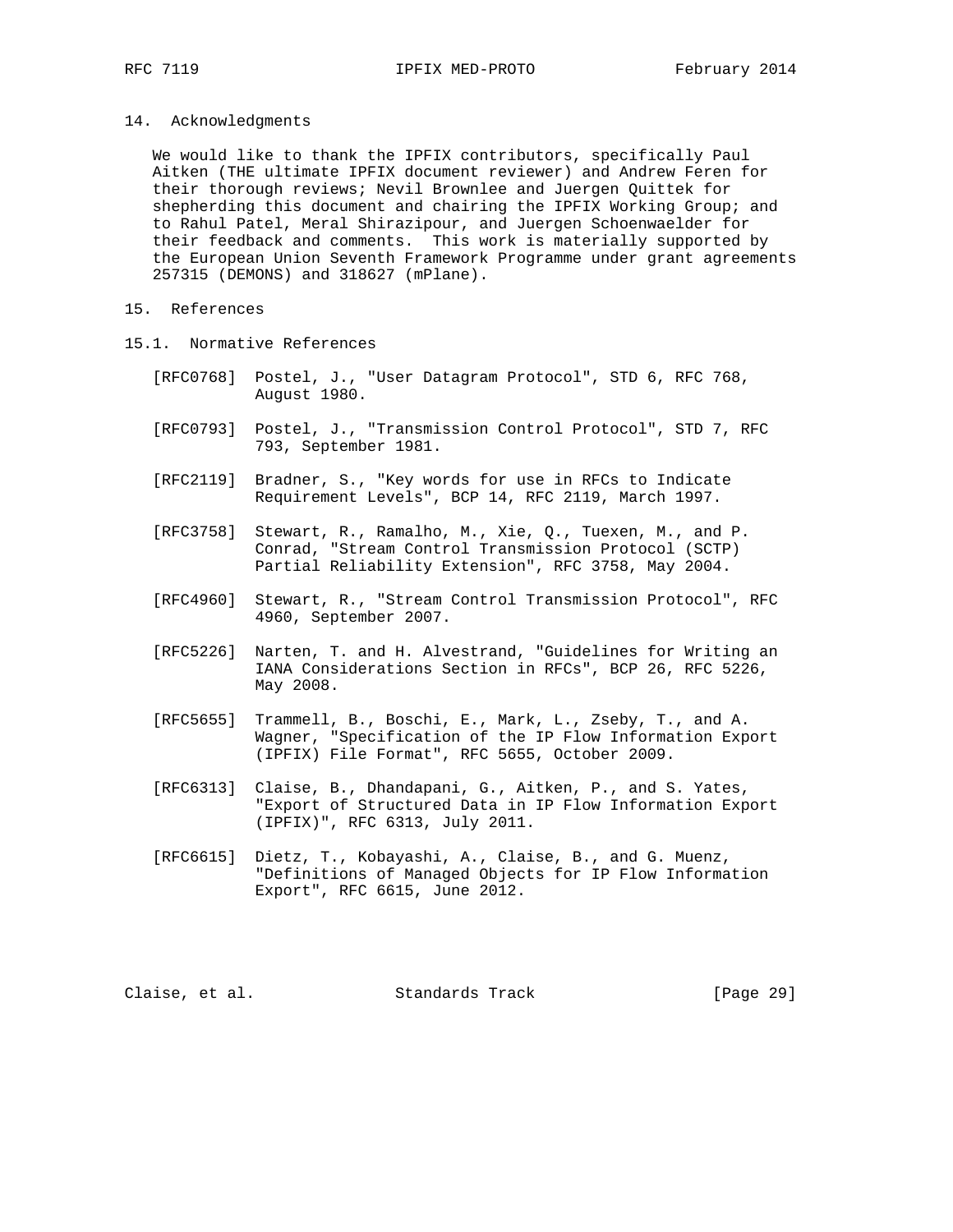- [RFC6727] Dietz, T., Claise, B., and J. Quittek, "Definitions of Managed Objects for Packet Sampling", RFC 6727, October 2012.
- [RFC6728] Muenz, G., Claise, B., and P. Aitken, "Configuration Data Model for the IP Flow Information Export (IPFIX) and Packet Sampling (PSAMP) Protocols", RFC 6728, October 2012.
- [RFC7011] Claise, B., Trammell, B., and P. Aitken, "Specification of the IP Flow Information Export (IPFIX) Protocol for the Exchange of Flow Information", STD 77, RFC 7011, September 2013.
- [RFC7012] Claise, B. and B. Trammell, "Information Model for IP Flow Information Export (IPFIX)", RFC 7012, September 2013.
- [RFC7013] Trammell, B. and B. Claise, "Guidelines for Authors and Reviewers of IP Flow Information Export (IPFIX) Information Elements", BCP 184, RFC 7013, September 2013.
- [RFC7014] D'Antonio, S., Zseby, T., Henke, C., and L. Peluso, "Flow Selection Techniques", RFC 7014, September 2013.
- [RFC7015] Trammell, B., Wagner, A., and B. Claise, "Flow Aggregation for the IP Flow Information Export (IPFIX) Protocol", RFC 7015, September 2013.
- 15.2. Informative References
	- [RFC3917] Quittek, J., Zseby, T., Claise, B., and S. Zander, "Requirements for IP Flow Information Export (IPFIX)", RFC 3917, October 2004.
	- [RFC3954] Claise, B., "Cisco Systems NetFlow Services Export Version 9", RFC 3954, October 2004.
	- [RFC5470] Sadasivan, G., Brownlee, N., Claise, B., and J. Quittek, "Architecture for IP Flow Information Export", RFC 5470, March 2009.
	- [RFC5472] Zseby, T., Boschi, E., Brownlee, N., and B. Claise, "IP Flow Information Export (IPFIX) Applicability", RFC 5472, March 2009.
	- [RFC5473] Boschi, E., Mark, L., and B. Claise, "Reducing Redundancy in IP Flow Information Export (IPFIX) and Packet Sampling (PSAMP) Reports", RFC 5473, March 2009.

Claise, et al. Standards Track [Page 30]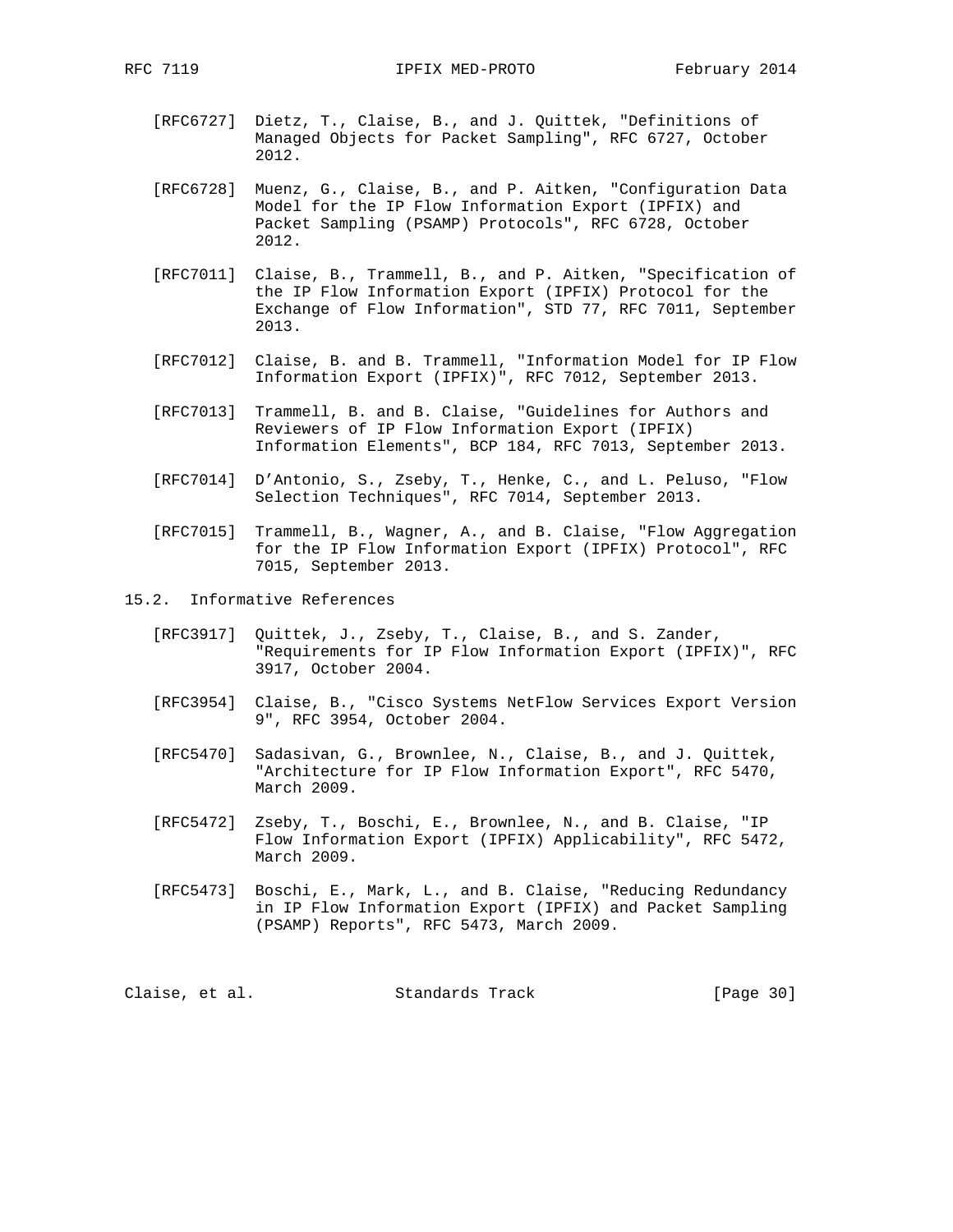- [RFC5476] Claise, B., Johnson, A., and J. Quittek, "Packet Sampling (PSAMP) Protocol Specifications", RFC 5476, March 2009.
- [RFC5610] Boschi, E., Trammell, B., Mark, L., and T. Zseby, "Exporting Type Information for IP Flow Information Export (IPFIX) Information Elements", RFC 5610, July 2009.
- [RFC5982] Kobayashi, A. and B. Claise, "IP Flow Information Export (IPFIX) Mediation: Problem Statement", RFC 5982, August 2010.
- [RFC6183] Kobayashi, A., Claise, B., Muenz, G., and K. Ishibashi, "IP Flow Information Export (IPFIX) Mediation: Framework", RFC 6183, April 2011.
- [RFC6235] Boschi, E. and B. Trammell, "IP Flow Anonymization Support", RFC 6235, May 2011.
- [NAT-LOGGING]

 Sivakumar, S. and R. Penno, "IPFIX Information Elements for logging NAT Events", Work in Progress, November 2013.

[IANA-IPFIX]

 IANA, "IP Flow Information Export (IPFIX) Entities", <http://www.iana.org/assignments/ipfix>.

 [POSIX.1] IEEE, "IEEE Standard for Information Technology - Portable Operating System Interface", IEEE 1003.1-2008, 2008.

Claise, et al. Standards Track [Page 31]